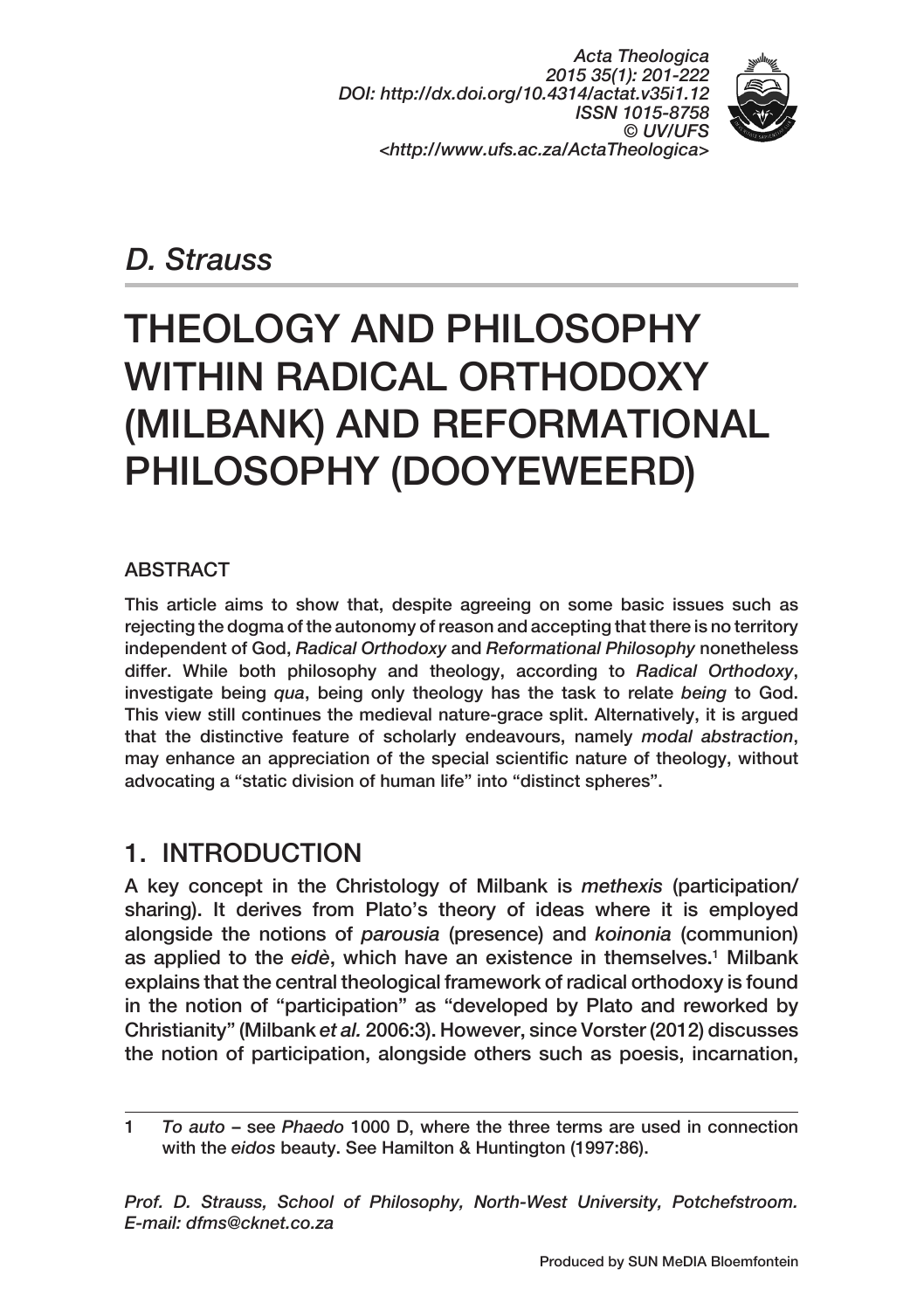the cross, atonement, forgiveness and the relationship between Christ and the *ecclesia*, they will not be explained further.

## 2. A POST-SECULAR REJECTION OF THE DOGMA OF THE AUTONOMY OF REASON

In his work on *Radical Orthodoxy*, Smith (2004) introduces this movement as "post-secular". This qualification reveals crucial shared concerns operative in the circles of *Radical Orthodoxy* (RO) as well as within *Reformational Philosophy* (RP). One of these concerns is their rejection of the dogma of the *autonomy of reason*.

Milbank (2006b:22) investigates the theological critique of Hamann, Jacobi, Wizenmann and Herder – "of philosophy construed as the autonomy of reason". In the *Introduction* to *Radical Orthodoxy*, Milbank *et al.* (2006:1) explain that the essays compiled in this volume attempt "to reclaim the world by situating its concerns and activities within a theological framework". Speaking theologically should display "a theological *difference*" while mingling "exegesis, cultural reflection and philosophy in a complex but coherently executed collage" (Milbank *et al.* 2006:2). Therefore, they distance themselves from the inclination of Barthianism which assumes "a positive autonomy for theology, which rendered philosophical concerns a matter of indifference" (Milbank *et al.* 2006:2). They remark that *nouvelle théologie* is exceeded by radical orthodoxy that "wishes to reach further [by] recovering and extending a fully Christianised ontology and practical philosophy consonant with authentic Christian doctrine" (Milbank *etal.* 2006:2).

The term "orthodox" is understood "in the most straightforward sense of commitment to creedal Christianity and the exemplarity of its patristic matrix" (Milbank *et al.* 2006:2). The term "radical" indicates a

return to patristic and medieval roots, and especially to the Augustinian vision of all knowledge as divine illumination, [thus transcending] the modern bastard dualisms of faith and reason, grace and nature (Milbank *et al.* 2006:2).

While realising that the tradition should be reconsidered, this orientation intends to deploy its vision by systematically engaging in a critique of "modern society, culture, politics, art, science and philosophy" (Milbank *et al.* 2006:2).

This shows that *Radical Orthodoxy* advocates an integral (in the sense of all-encompassing) view of creation which rejects the idea that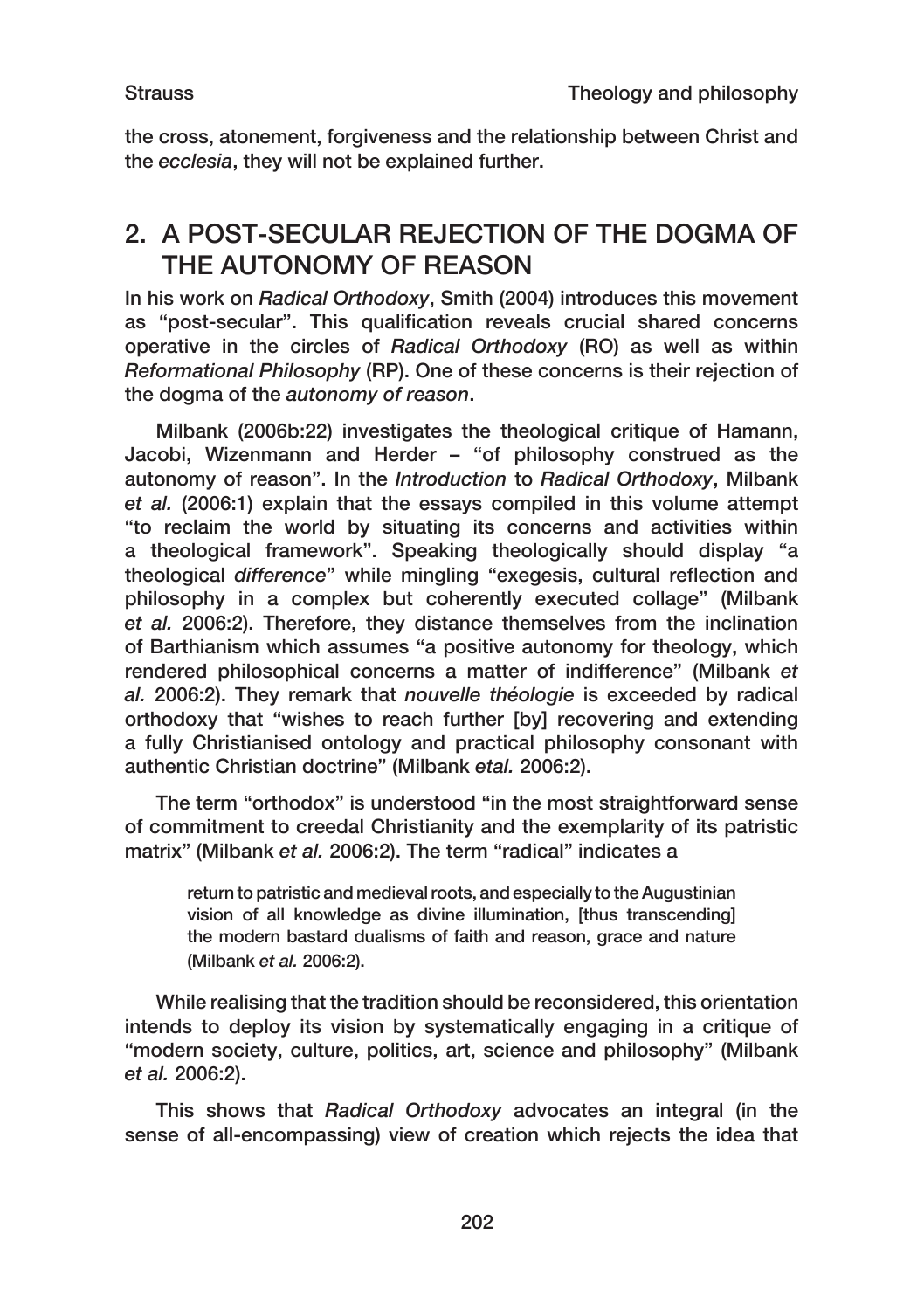any sphere or realm of creation may be withdrawn from the *gift* which creation is. In this view, Christian theology does not surrender to an "alien Hellenistic theme" because it does realize that

for Greek philosophy there was an uncreated material residue that was not created, and so not a gift, and which therefore limited the sway of *methexis* (Milbank 2003:xi).

Does an integral view of creation challenge the distinction between philosophy and theology?

## 3. SEPARATING PHILOSOPHY AND THEOLOGY

Milbank complains that it was Duns Scotus who

*for the first time* established a radical separation of philosophy from theology by declaring that it was possible to consider being in abstraction from the question of whether one is considering created or creating being. Eventually this generated the notion of an ontology and an epistemology unconstrained by, and transcendentally prior to, theology (Milbank *et al.* 2006:23).

This conviction already reveals a key element of the way in which Milbank understands theology.

In his *Foreword* to Smith's work on *Radical Orthodoxy* (2004), Milbank elaborates on his understanding of philosophy and theology. He understands philosophy as "the coordination of all merely natural enquiries" (Milbank 2004:37). He also states that "being" is the "'object' of philosophy" (Milbank *et al.* 2006:37, note 49). In addition, he mentions that he finds "Kuyper's understanding of theology (...) bizarre and inadequate". In the context of the "best Catholic tradition", theology for *Radical Orthodoxy* cannot be a "specialism" as for "Kuyper and Dooyeweerd".<sup>2</sup> He adds the following significant remark:

If it were, it would be idolatrous, for theology concerns not one area, not one ontic item among others, but esse as such, the ground of all beings, and all in relation to this ground and source. It follows (and this is one point that Smith fails to grasp) that if the Christian contribution to, say, economics, is always a theological contribution, then this is precisely because even the articulation of faith has, in part, to do with the economic realm and the difference faith makes

<sup>2</sup> In his work on the subject philosophy of the science of faith, Troost explains the critical position assumed by reformational philosophy in respect of Kuyper's view of theology (see Troost 2004:384, 386 ff.).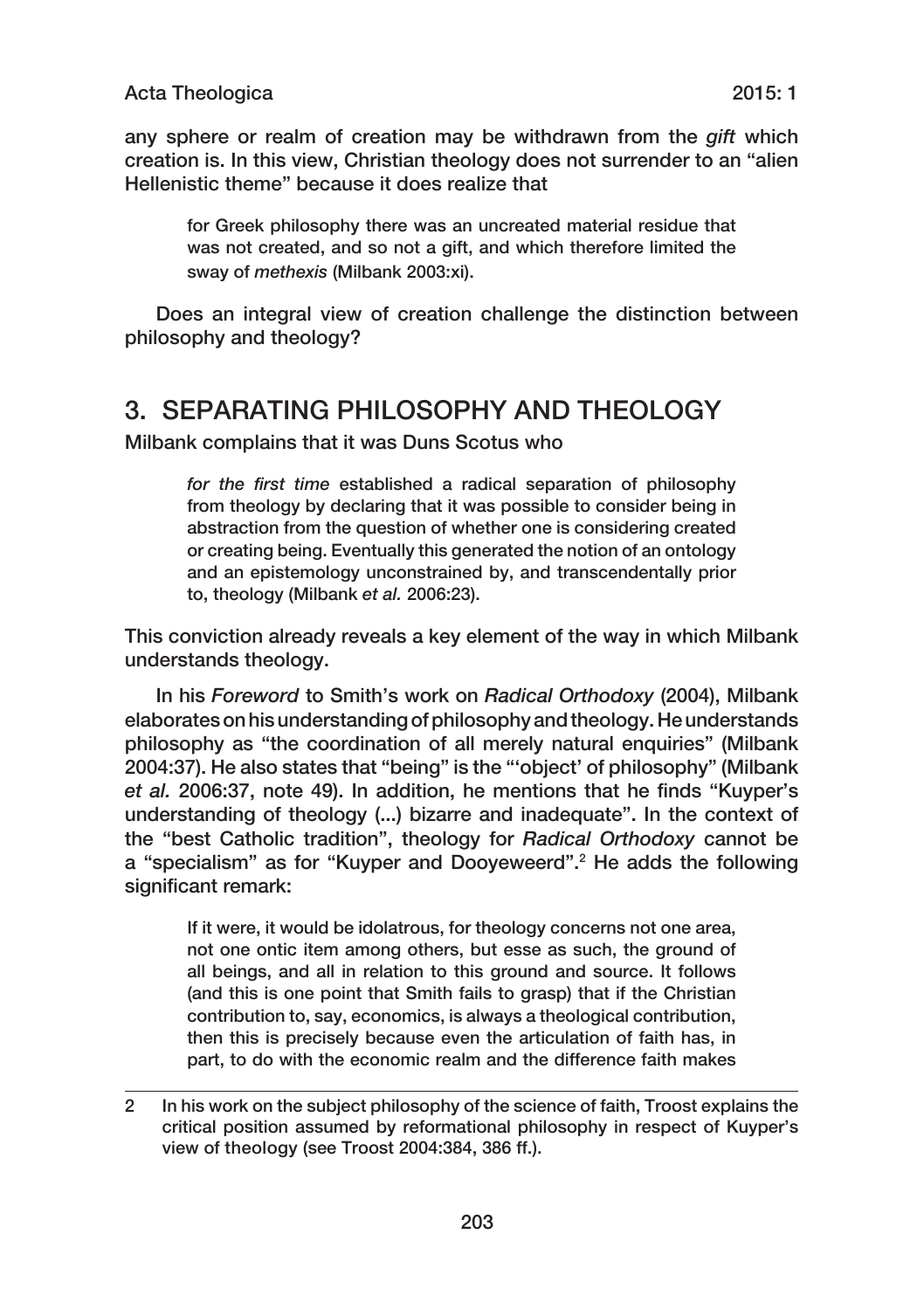to our consideration of this realm (think of many of the sayings of Jesus). One does not here need overcomplex divisions among types of theology. For Catholic tradition, every Christian is a theologian, because faith is always somewhat reflective, albeit in the mode of symbol, ritual, and narrative (Milbank 2004:14).

In his *Theology and Social Theory*, Milbank remarks that the first eleven chapters of this work preludes to the assertion that sociology is "a social science". For the "inhabitants of the *altera civitas*, on pilgrimage through this temporary world" theology is "the queen of the sciences" (Milbank 2006a:382).

## 4. MULTIPLE MEANINGS OF THE TERM "THEOLOGY" IN RADICAL ORTHODOXY

Although this statement acknowledges the *scientific* character of theology, Milbank's use of the term *theology* also includes other meaning-nuances. According to Smith, *Radical Orthodoxy* harbours "a fundamental ambiguity" (similar to what Dooyeweerd discerns in the thought of Augustine), asking for a clarification of the term "theology". Smith distinguishes four different meanings attached to the term 'theology' within *Radical Orthodoxy*:

- It leaves the term "theology" undefined.
- Theology "is clearly equated with a science, a mode of theoretical discourse, analysis, and reflection".
- Theology is linked to confession and even practice.
- Theology is linked to revelation and Scripture (Smith 2004:168).

In this instance, Smith asks several key questions and then quotes Dooyeweerd on the dangers of dogmatic theology:

Is Christian faith to be equated with Christian theology? Is Christian revelation to be equated with theology? Is Christian confession theological in a scientific sense? How are we to do justice to the 'sense of the faithful' if Christian faith is collapsed with Christian theology? Must every Christian be a scientist in this respect? (Smith 2004:168).

Smith is quoting from Dooyeweerd's lecture series in the United States (1959), which was published under the title *In the twilight of Western thought*. In it, Dooyeweerd (2012) dedicates Chapters 5, 6 and 7 to the relationship between philosophy and theology: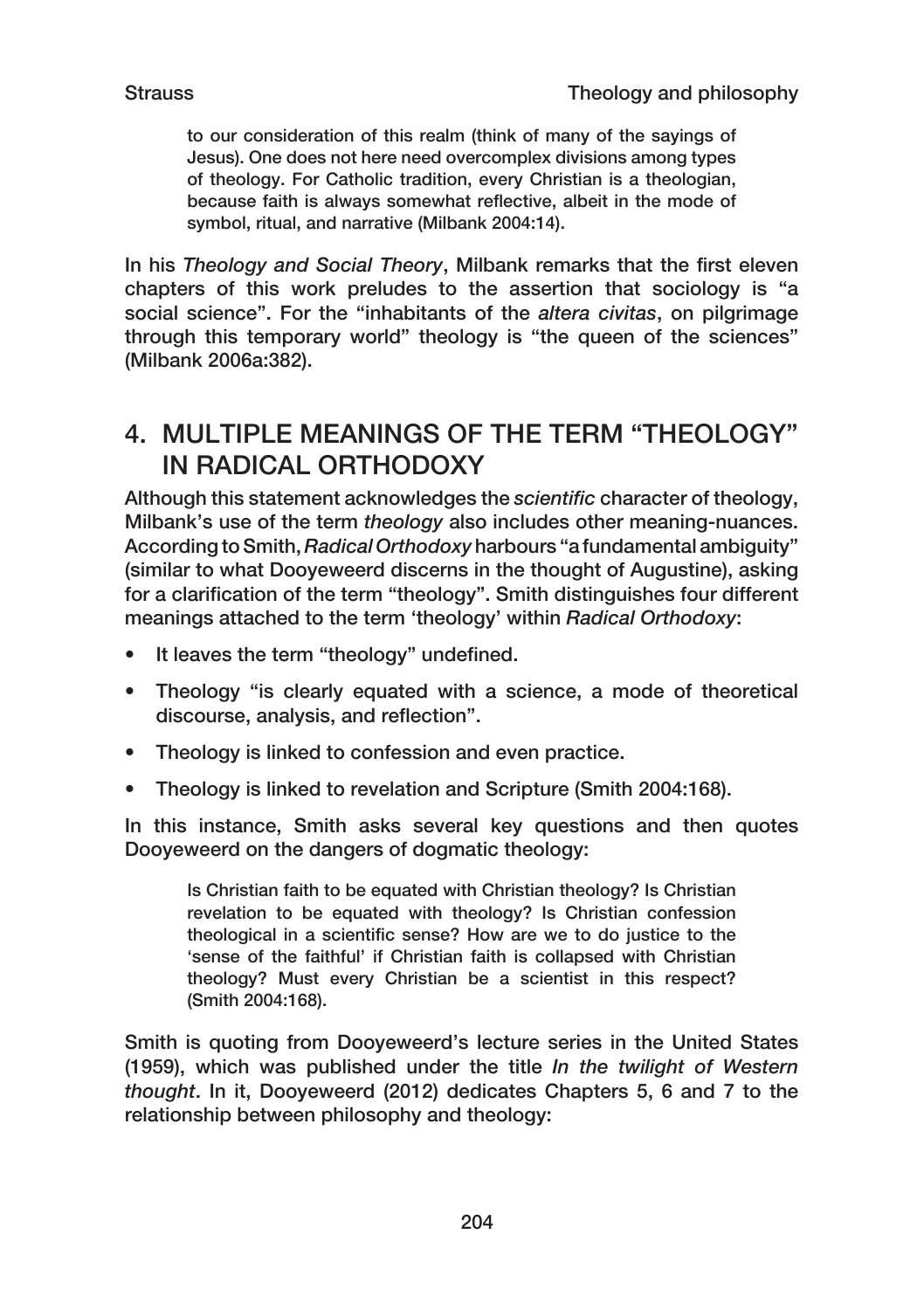- Chapter 5. *Philosophy*, *theology, and religion* (pages 79‑90).
- Chapter 6. *The object and task of theology* (pages 91‑106).
- Chapter 7. *Reformation and scholasticism in theology* (pages 107‑116.

The context from which he quotes contains Dooyeweerd's concern that theology is a scholarly discipline as well as his plea that theology should not be confused with the Word of God. At stake is not "the divine Word-revelation", but "exclusively the scientific character and bounds of a theological dogmatics and exegesis" (Dooyeweerd 2012:93). Dooyeweerd approaches "these difficulties in a serious way" and even warns:

For dogmatic theology is a very dangerous science. Its elevation to a necessary mediator between God's Word and the believer amounts to idolatry and testifies to a fundamental misconception concerning its real character and position. If our salvation be dependent on theological dogmatics and exegesis, we are lost. For both of them are a human work, liable to all kinds of error, disagreement in opinion, and heresy (Dooyeweerd 2012:93).

Clearly, an assessment of the nature of theology touches upon a sensitive theme. Whoever wants to view theology as a "specialism" engages in something "idolatrous", for, according to Milbank,

theology concerns not one area, not one ontic item among others, but *esse* as such, the ground of all beings, and all in relation to this ground and source.

In an equally serious tone Dooyeweerd warns that "dogmatic theology is a very dangerous science"!

Since no "neutral, rational and universal" fundamental account of "society or history" is available elsewhere,

theology will have to provide its own account of the final causes at work in human history, on the basis of its own particular, and historically specific faith (Milbank 2006a:382).

Formulated in this way, it appears that theology has its "own faith", although another interpretation may be that there is a *pre-theological* (or *non‑theological*) faith at the "basis" of theology. In order to find a circumscription of theology, it will also be necessary to explain what "faith" means. However, we should first investigate the problem of defining theology.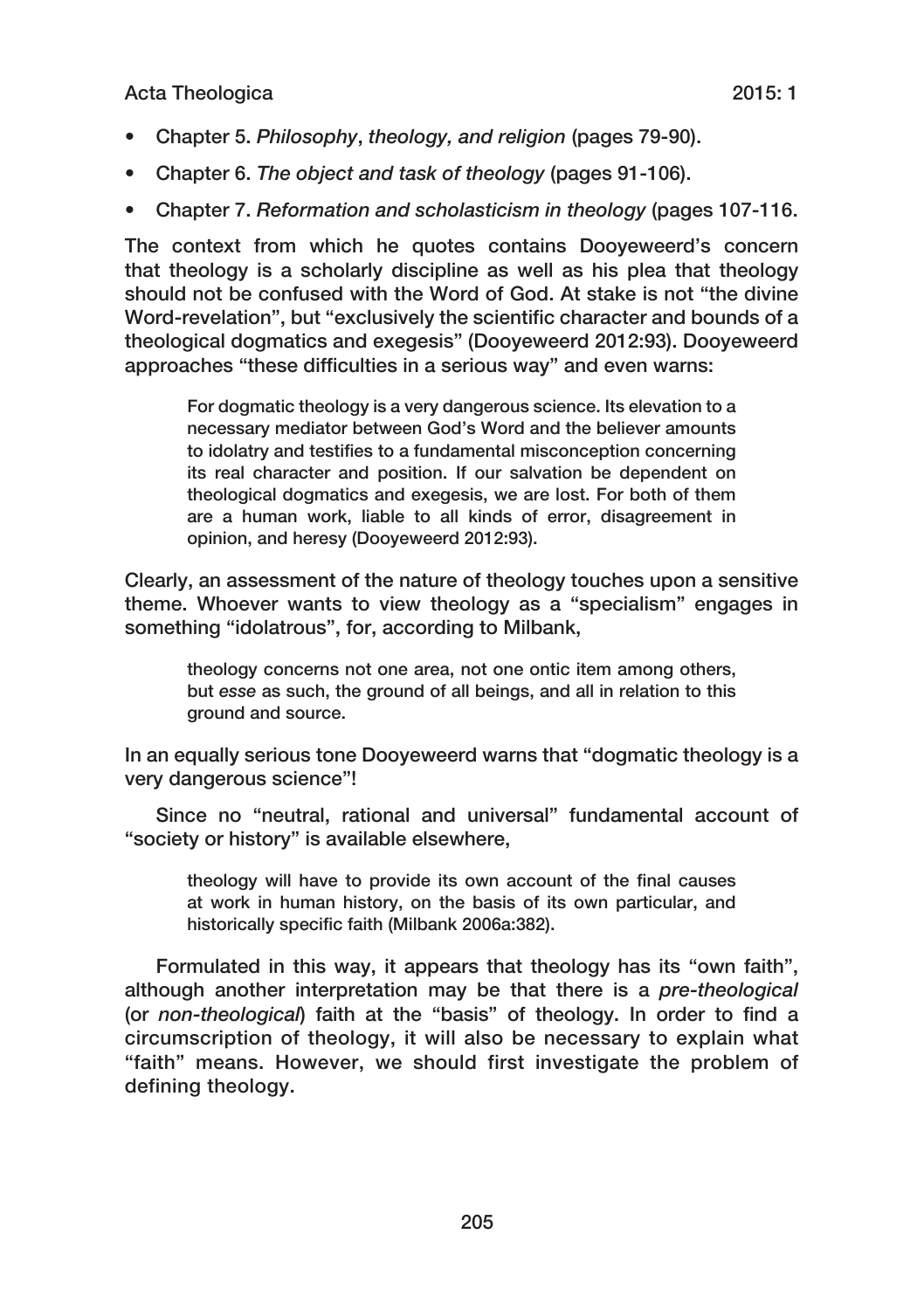## 5. DELINEATING THEOLOGY

As a rule, it is simply stated that "theology is ..." – and then something *specific* or *distinctive* is added. As noted earlier, Milbank holds that *theology is concerned with* esse *as such*. Faculties of Theology, operating within the reformed tradition, incorporate a discipline designated as the "Encyclopedia of Theology", with the task to explicate what theology is and which subdisciplines it embraces. For example, many Faculties of Theology classify theology by distinguishing between subdisciplines known as the *bibliological group*, *church history*, *practical theology* and the *dogmatological group*.

This practice goes back to Kuyper who notes that the following view is "held, almost universally", namely

that a first group centres itself about the Holy Scripture, a second group has Church history for its centre, a third group has Christian doctrine for its object, and Homiletics, together with what belongs to it, forms the fourth group (Kuyper 1898:628).

Kuyper also points out that "the custom has become almost universal to distinguish these four groups as exegetical, historical, systematic and practical" (Kuyper 1898:629).<sup>3</sup> Yet subdividing theology in the fields of the "exegetical, historical, systematic and technical (...) locates the principium of division in the subject". The problem is that, since "the human mind is the subject of all science, there is no proper division of theology obtained thus at all", for "what is applicable to all sciences can never disclose to us the proper organic character of theology".

There is a clear difference between the views of Milbank and Kuyper, for Milbank stated: "*theology is concerned with* esse *as such*". The question directed to both of them is whether their respective definitions are included in what they define. The statement that theology embraces the exegetical, historical, systematic and practical as subdivisions does not belong to any of these subdisciplines. It is, therefore, correct that the discipline "Encyclopedia of Theology" does not classify itself as a *theological* subdiscipline!

It is striking to note that, although the subject "Encyclopedia of Theology" is taught at Faculties of Theology, this discipline does not classify itself as one of the theological subdisciplines! Thus it acknowledges that the task of defining theology is not theological in nature.

<sup>3</sup> Later on, some added the *missionary group*.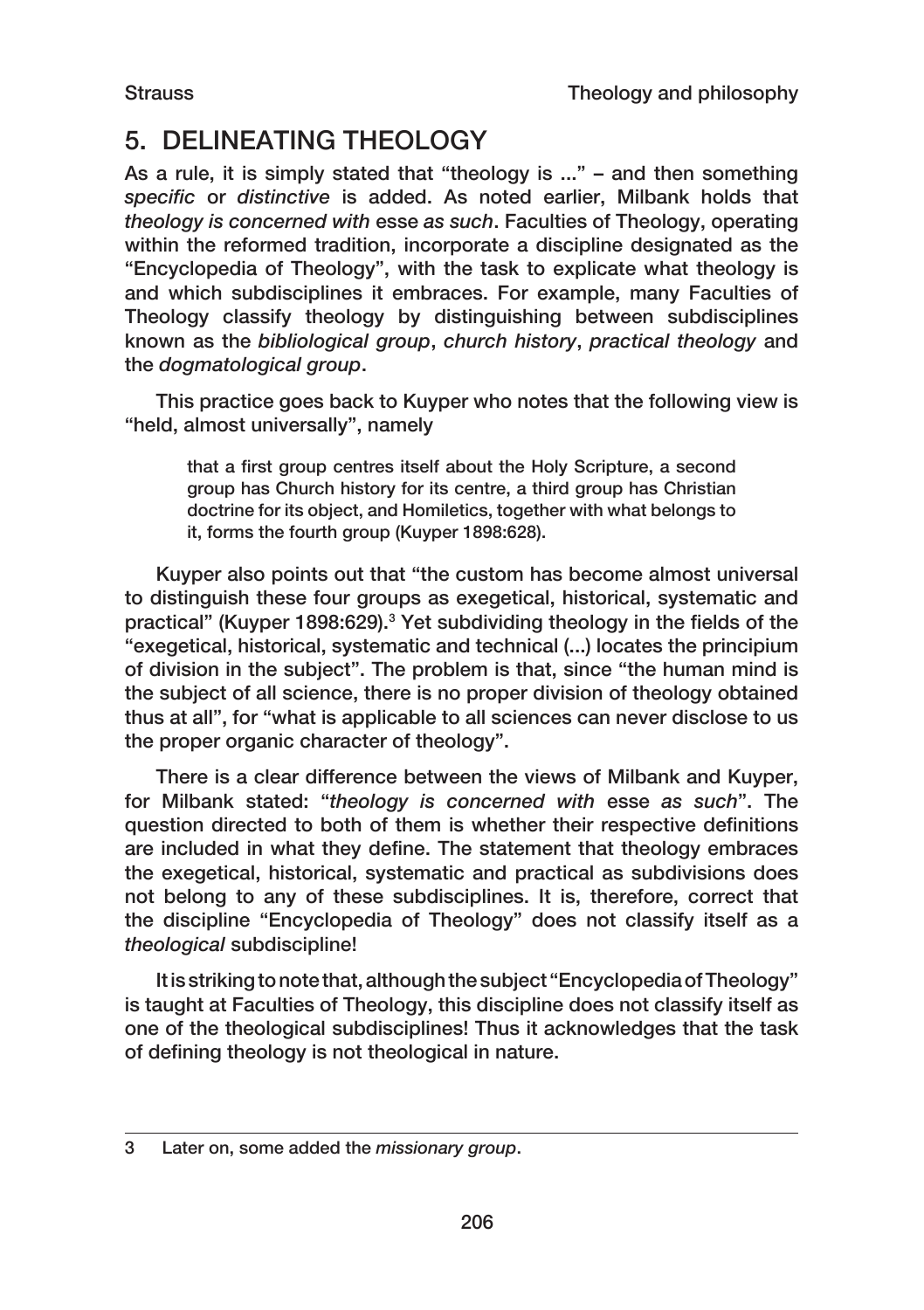The position assumed by Milbank in this regard appears to lead to a confusion of the structure‑direction distinction, resulting in a fusion of philosophy and theology.

In the above statement where Milbank *et al.* mention "being" as the "object" of philosophy, they add the remark that "a philosophical treatment of being on its own, or the search simply to know being by reason, will reach aporetic and nihilistic consequences." Yet, according to Milbank,

reason *cannot* ground the attempted purely rational disclosure of being, and rationally the disclosure by faith remains possible. Theology *can* evaluate philosophy: moreover, this allows one to surpass the aporetic, as alluded to earlier. Therefore, theology saves reason and *fulfils* and *preserves* philosophy, whereas philosophy, left to itself, brings itself, as Heidegger noted, "to its own end" (Milbank *et al.* 2006:37, note 49).

The first problem is that *both* philosophy and theology are defined as directed at "being". Then it is claimed that philosophy, on its own, inherently leads to aporetic and nihilistic conclusions. This means that, if theology does not perform a saving role, at once *preserving* and *fulfilling* philosophy, philosophy will bring itself to its own end. In fact, this position derives from the classical dualistic view of Thomas Aquinas regarding the relationship between *nature* and *grace*.

## 6. GRACE DOES NOT ELIMINATE NATURE, BUT PERFECTS IT

This entire mode of thinking goes back to the well-known (nature-grace) statement of Thomas Aquinas captured in the phrase: *gratia naturam non tollit*, *sed perficit* ("grace does not eliminate nature, but perfects it" – see Von Hippel 1955:309). "Preserve" is the equivalent of "does not eliminate" whereas *sed perficit* is equivalent to *fulfilling*. Note the similarities between this view of philosophy and what Milbank mentions in the attempt of the *nouvelle théologique* to arrive at a synthesis "between theology and philosophy (understood as the coordination of all merely natural enquiries)" (Milbank 2004:13). The "merely natural enquiries" remind us of the above-mentioned "philosophy left to itself" and the qualification that "reason *cannot* ground the attempted purely rational disclosure of being" (Milbank *et al.* 2006:47).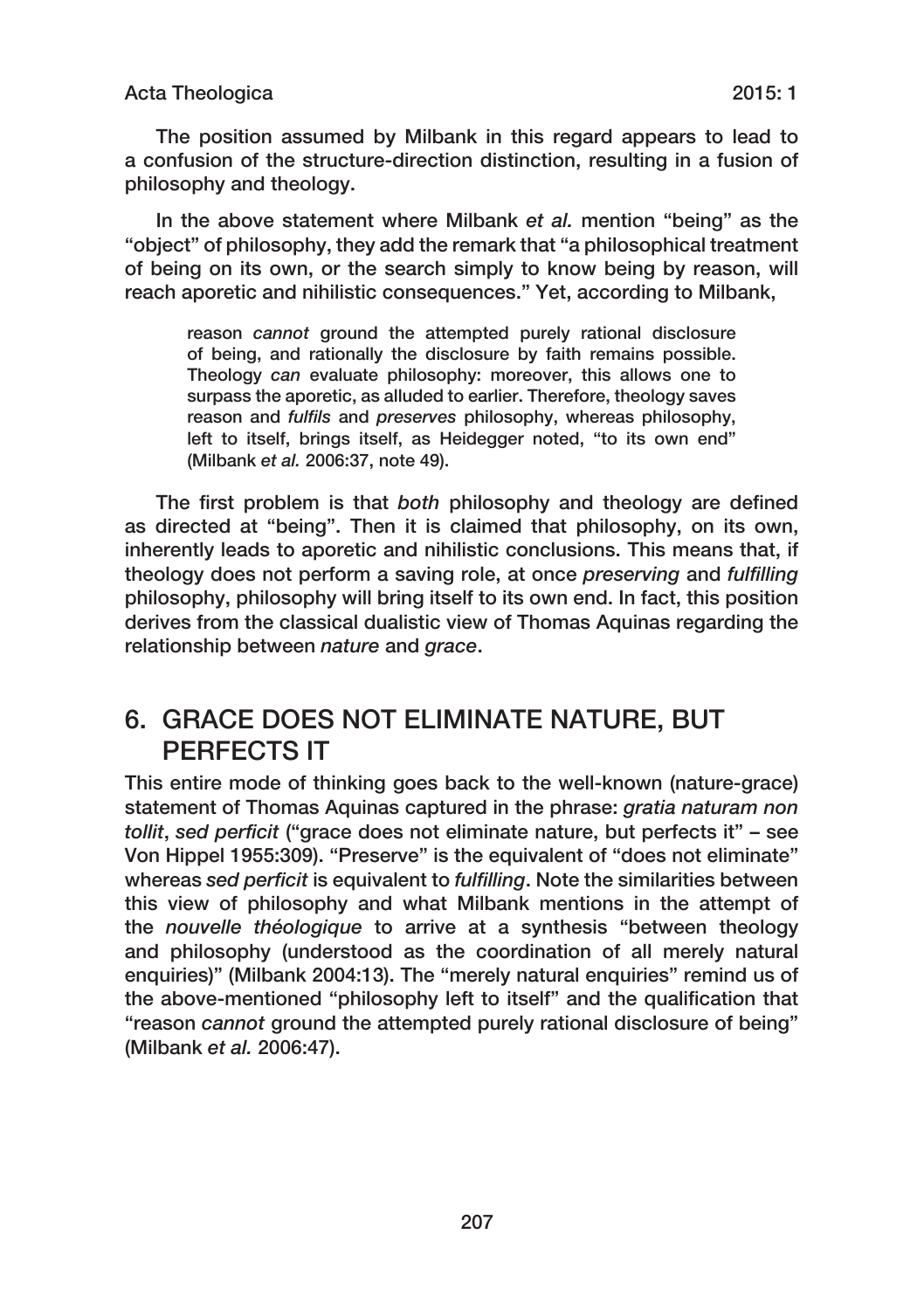Instead of contemplating the distinction between Christian and non‑Christian philosophy, Milbank opts for a "theological salvation" of philosophy, which entails that the only way in which philosophy can be Christian would be to "surrender" itself to theology.

Compare Milbank's position with Dooyeweerd's explanation of *Reformed Scholasticism*:

Reformed Scholasticism always binds the natural light of reason to the light of Scripture. In so doing, moreover, it falls into the same misconception regarding the relationship of theology and philosophy that I pointed out earlier in connection with the great church father [Augustine]. Theology is supposed to take the non‑Reformed philosophy of the schools under its wing, in order to accommodate it to orthodox Reformed doctrine and to keep its latent dangerous tendencies under control. It will be very suspicious of a Reformed philosophy that does not bind itself to theology, for it is theology, as the "queen of the sciences" (*regina scientiarum*) [according to *Reformed Scholasticism*], that is supposed to come up with the Scriptural principles to which the other sciences must conform (Dooyeweerd 2012a:38).

Apart from the obvious differences between *Reformed Scholasticism* and *Radical Orthodoxy*, the above quote highlights remarkable similarities. As long as theology is appreciated as the "queen of the sciences", its scientific character is at least acknowledged. But then the conviction that for the

Catholic tradition, every Christian is a theologian, because faith is always somewhat reflective, albeit in the mode of symbol, ritual, and narrative (Milbank 2004:14)

#### becomes highly problematic.

The crucial question is whether "faith" could be equated with "theology"? Because having faith entails that we are sure of what we hope for and certain of what we do not see (Hebr. 11:1), one cannot replace or identify faith with the calling of being a theologian. If faith ought not to be identified with being a theologian, then the reason for the claim that every Christian is a theologian is insufficient. The reason given for this view simply states that "faith is always somewhat reflective". But let us first *reflect somewhat* on the meaning of faith.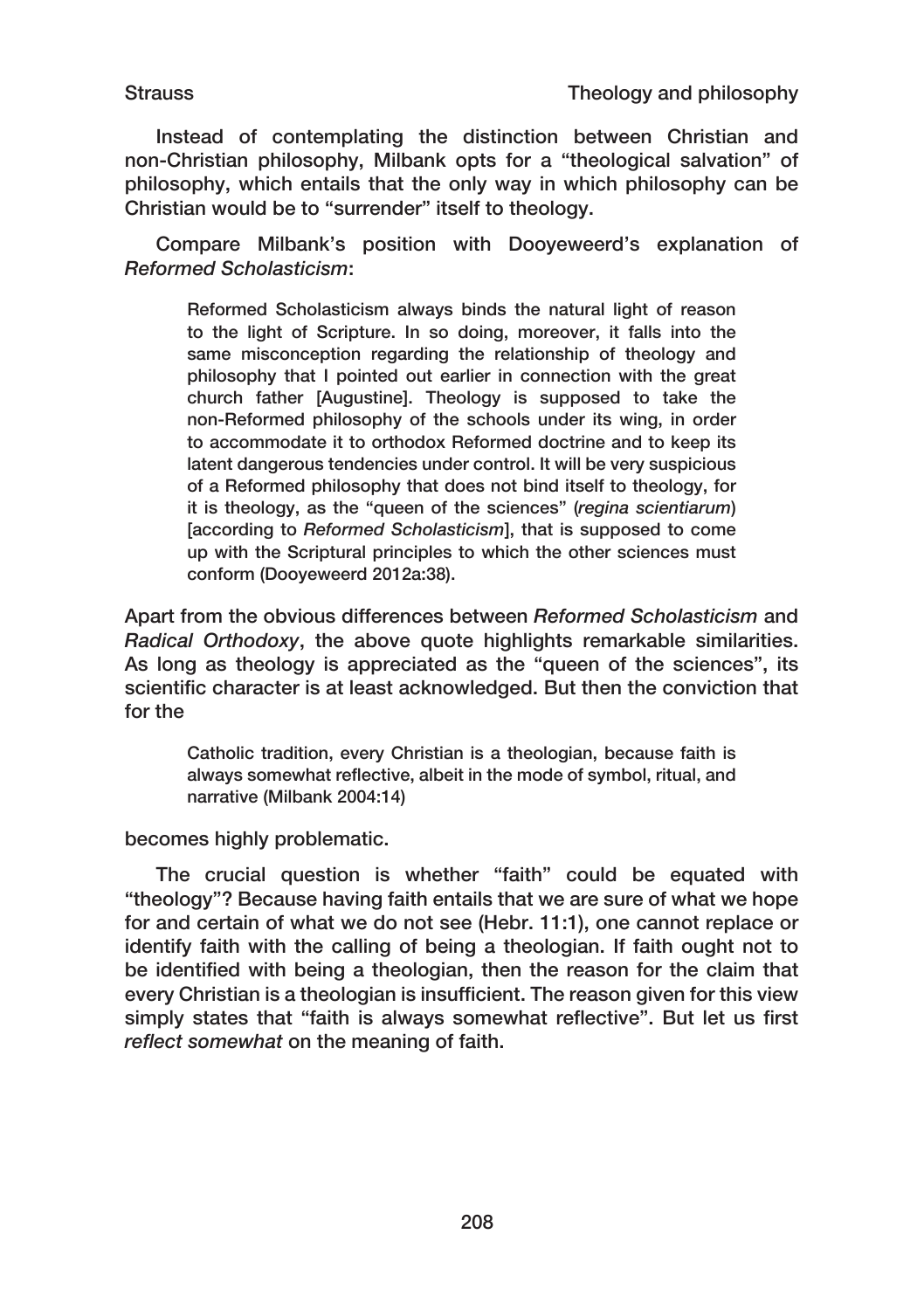## 7. THE MEANING OF FAITH IS EXPRESSED IN THE COHERENCE OF THE FAITH ASPECT WITH ALL THE OTHER ASPECTS OF REALITY

Indeed, (Christian) faith always incorporates *analysis* (identification and distinguishing) without which "the mode of symbol, ritual, and narrative" cannot function. This remark also applies to *creedal* or *confessional* issues, for an element of reflection or thinking will always be found in *identifying* what is considered to be the appropriate faith *distinctions*. Likewise, in our everyday (non‑scientific) experience, anyone involved in legal, economic or cultural practices must also proceed on the basis of *identifying* relevant legal, economic or cultural *distinctions*. But no everyday jural practice, economic endeavour or cultural activity could be transformed into a scholarly discipline, such as the science of law, the science of economics or cultural studies, solely on the basis of the fact that all these practices incorporate a "reflective" (analytical) element!

This state of affairs has been subjected to a thorough analysis by the *Philosophy of the Cosmonomic Idea* in its theory of modal aspects. These aspects are not only unique, but are also fitted in an inter-modal coherence, exhibiting the scope of the principles of sphere‑sovereignty and sphere-universality. According to this theory, every modal (functional) aspect has backward‑pointing and forward‑pointing analogies reflecting the inter‑modal coherence present between them.4 These *moments of coherence* are also designated as retrocipatory and anticipatory analogies (retrocipations and anticipations). Identifying a sphere or realm is, therefore, not a "cordoning‑off of certain domains – for example the economic" – as Milbank alleges in reaction to Kuyper's idea of sphere-sovereignty (Milbank 2004:13). The idea of *enkapsis*<sup>5</sup> embodies the intertwinement of (natural and social) entities, whereas the principle of sphere-universality illustrates the coherence between the various aspects.

For example, *certitudinal integrity* reflects an ethical (retrocipatory) analogy within the faith or fiduciary aspect, whereas *certitudinal vitality*, sensitivity and *frugality* reflect biotic, sensitive-psychic and economic

<sup>4</sup> An *analogy* entails not only similarities and differences, but also differences evinced in the similarities and vice versa. Whereas mathematical space is both *continuous* and *infinitely divisible*, physical space is neither continuous nor infinitely divisible.

<sup>5</sup> *Enkapsis* concerns the interlacement of differently natured structures such that retains their inner spheres of operation. None of the atoms, molecules or macromulecules found within living entities are alive as such. However, without these (enkaptically bounded) "building blocks", the organic functioning of living entities will be impossible.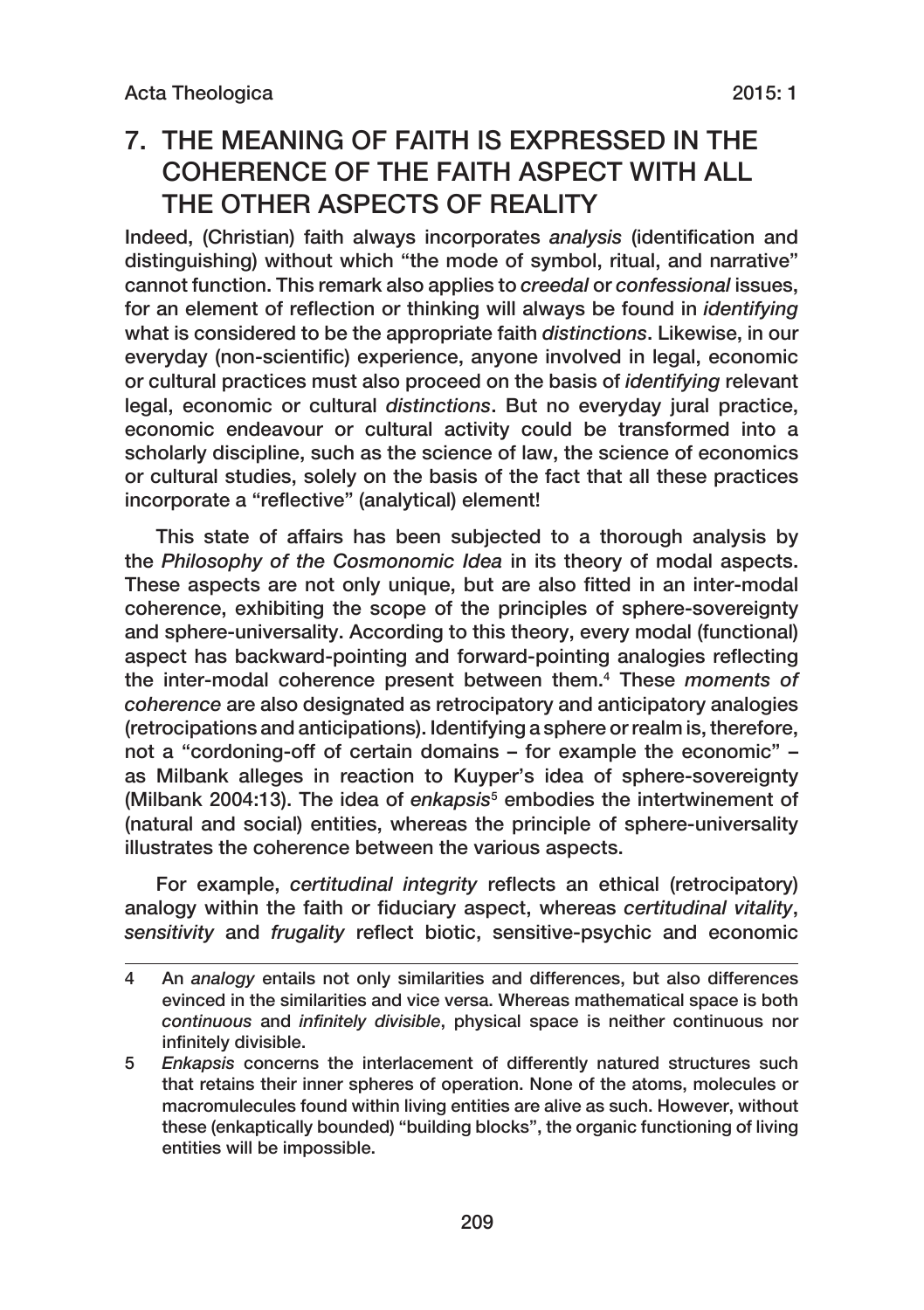analogies within the modal structure of the faith aspect. Anticipatory analogies, pointing from pre‑fiduciary aspects towards the certitudinal mode, are, for example, *credit* (economic trust), representing an anticipation from the economic aspect to the faith aspect;<sup>6</sup> an axiom in mathematics (logical certainty – an anticipation from the logical‑analytical mode to the certitudinal aspect), and *bona fides* (jural certainty – an anticipation from the legal aspect to the faith aspect).

Perhaps the most basic feature of the ontic dimension of modal aspects is that all concrete (natural and social) entities and processes in principle function within all aspects. This feature is decisive for a fitting understanding of the distinctive characteristic of scientific thinking.

## 8. THE DISTINCTIVE FEATURE OF SCIENTIFIC THINKING

Properties such as being *systematic*, being involved in *verification* or *falsification*, *method*, and the *subject‑object relation* are all *shared* characteristics, embracing both non‑scientific and scholarly activities.7 The argument developed in Strauss' Chapter 2 concludes that *modal abstraction* should be appreciated as the distinctive feature of scholarly activities. This is supported by the philosopher Coleto and the theologian Troost.

Coleto investigates the distinction between "science and non-science" in his "search for a demarcation criterion in the 20th century" (Coleto 2011). He addresses positivism; falsification and deduction (Popper); science, universals and laws; demarcation and tacit knowing (Polanyi); puzzle‑solving as criterion (Kuhn); the dialogue with Kuhn and Lakatos by Feyerabend; postmodern voices, and modal abstraction (Strauss).

Coleto explains the way in which Strauss differentiates between two kinds of abstraction, the first one (also present in non-theoretical experience) is directed at concrete entities and the second at lifting out particular modal aspects by distinguishing them from others. He writes:

Strauss, however, has identified, I believe, the correct criterion. Scientific and non-scientific thinking adopt two different types of abstraction: *entitary abstraction* (in the case of naive thinking) and *modal abstraction* in the case of scientific thinking (Coleto 2011:76).

<sup>6</sup> When Derrida affirms that faith is *absolutely universal*, he uses *credit* (*economic trust*), a fiduciary anticipation within the economic aspect, as his example (Derrida 1997:22).

<sup>7</sup> See Strauss (2009:31‑66) for an extensive treatment of the distinctive feature of scholarly thinking.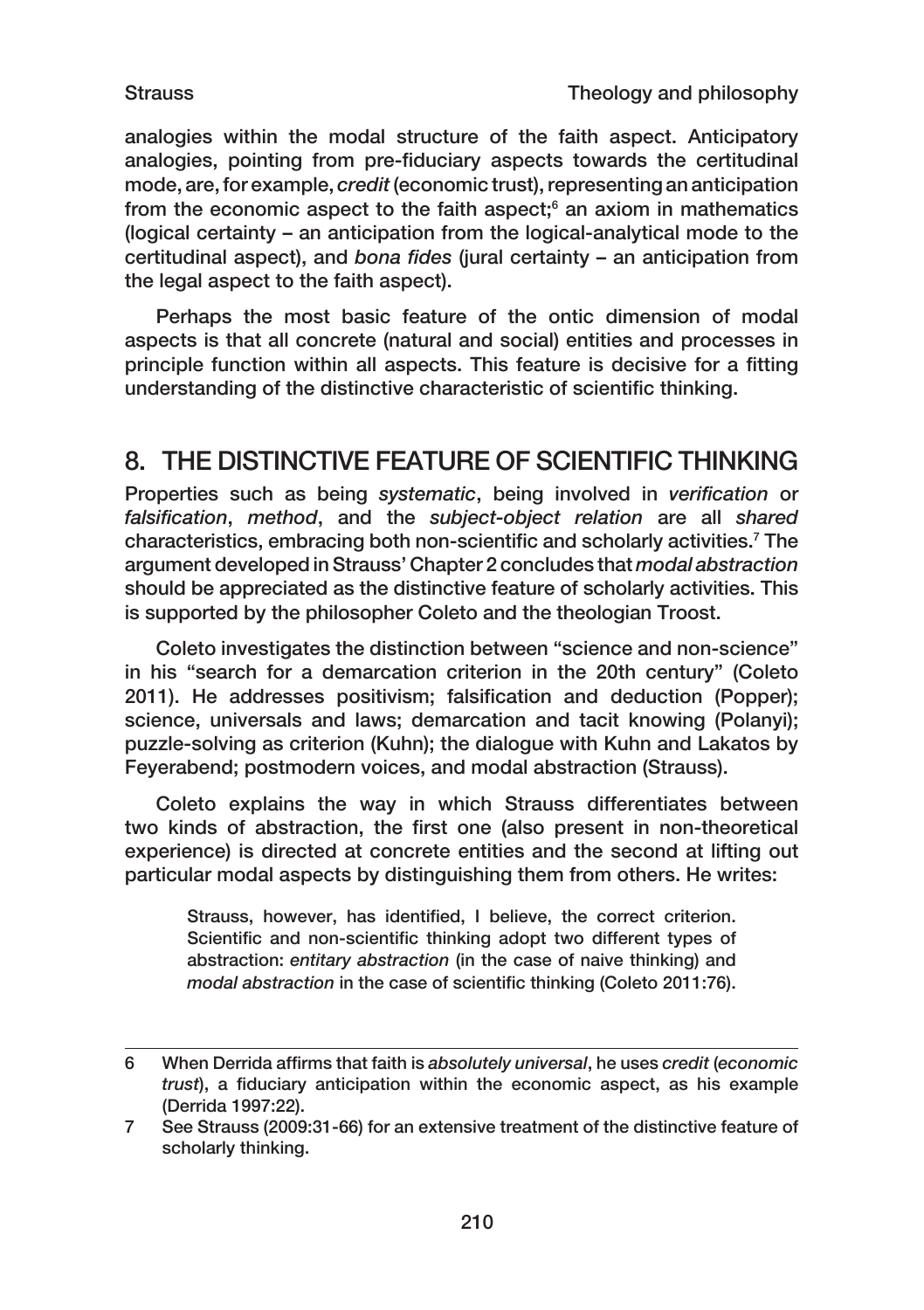Earlier in his analysis, he anticipated this conclusion:

I will present this criterion in the version elaborated by D.F.M. Strauss, (...) This seems to me, at present, the best proposal available on the demarcation problem (Coleto 2011:65).

In his extensive work on "the discipline investigating the philosophical foundations of the science of faith", Troost also supports the notion of *modal abstraction* as the distinctive feature of scholarly endeavours (Troost 2004:307). He explains that he distinguishes (with Vollenhoven and Strauss)

two kinds of abstraction, namely concrete and theoretical abstractions. (...) Theoretical abstractions are not primarily directed toward (sub)divisions, but focused on modal aspects; on modes of being or points of view of concrete entities. They are concerned with the differences between 'such or so'; not with those between 'this and that'.

He considers this "distinction of diverse abstracted aspects" as being "indispensable in epistemology" for the "latter is related to faith within theology via its subject‑philosophical prolegomena" while it is also significant for "theology as a science as such". Of course, modal abstraction is a logical‑analytical activity. Within our everyday experience, we are also active in a logical-analytical sense. Moreover, it should be borne in mind that the logical-analytical aspect is characterized by the mutual presence of *identification* and *distinction*. Conversely, Troost also recognizes the knowledge‑elements present in both faith and theology:

In this way, the analytical aspect is qualifying for the knowledge‑elements within faith and theology; therefore for the activities of distinguishing and identifying (D.F.M. Strauss), but also for elements from the depth-structure of knowing, such as intuition, association, memory, fading of knowledge, and the like (Troost 2004:307).

The sociologist Peter Berger, briefly discussed by Milbank in his work *Theology and Social Theory*, provides an account approximating the theory of modal aspects and the notion of modal abstraction:

The sociologist finds his subject matter present in all human activities, but not all aspects of those activities constitute this subject matter. Social interaction is not some specialized sector of what men do with each other. It is rather a certain aspect of all these doings. Another way of putting this is by saying that the sociologist carries a special sort of abstraction (Berger 1982:39‑40).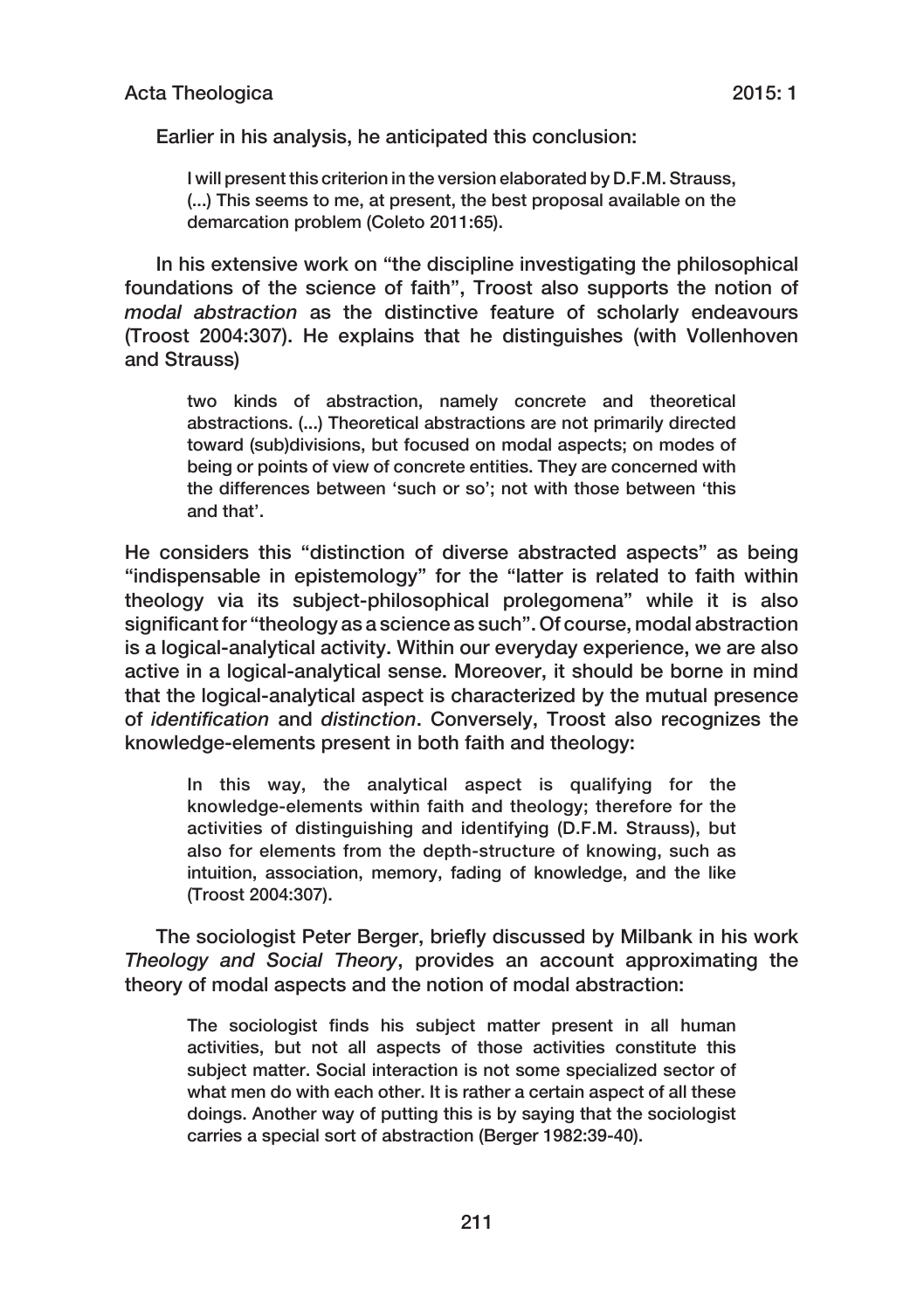This argument also requires a reference to two other theologians, namely Popma and Kuitert. Popma comes from the tradition of Reformational Philosophy and Kuitert from a broader Dutch background. Kuitert poses the question: What are the criteria for the discipline of theology in order to be accepted as a science? Then he becomes more specific by stating that, considering the field of investigation of theology leads to the question, from which angle of approach does it approach reality?8

Popma dedicated a monograph to the question as to what theology is. He opposes the idea that every Christian should be a scholar. Moreover, he is correct in realizing that theology has to orient itself to the aspect of faith and "that the question regarding the place of theology is itself not theological in nature" (Popma 1946:12). But he is mistaken in his view that the certitudinal aspect as such constitutes the field of investigation of theology (Popma 1946:13).

Because everything within the universe functions in all aspects of reality, this modal universality of the aspects opens up a scope embracing everything within reality. When aspects are abstracted from the inter‑modal coherence of the horizon of our experience, the existence of diverse special sciences (natural and social sciences) are enabled. In this instance, abstracting intends lifting out a specific (identified) aspect by at once disregarding the other aspects from which it is distinguished. When a physicist investigates reality from the gateway of the physical aspect of energy-operation, s/he only views the material side of things. A biologist, in turn, examines everything from the perspective of the *biotic* mode of reality. Similarly, every other unique and irreducible aspect of reality may serve as a special scientific point of entry to a scholarly investigation of the world.

The crucial point to observe is that the modal structure of an aspect does not as such form the field of investigation of any special science, as it merely provides the various academic disciplines (special sciences) with their distinct angle of approach to all of reality. Therefore, Popma is mistaken in holding that an aspect as such forms the field of investigation of a special science (Popma 1946:13).

Compare the above‑mentioned views with Dooyeweerd's perspective on the modal structure of an aspect and the phenomena actually functioning within that structure:

<sup>8</sup> "welke is de invalshoek waaronder zij de werkelijkheid benadert?" (Kuitert 1988:18‑19).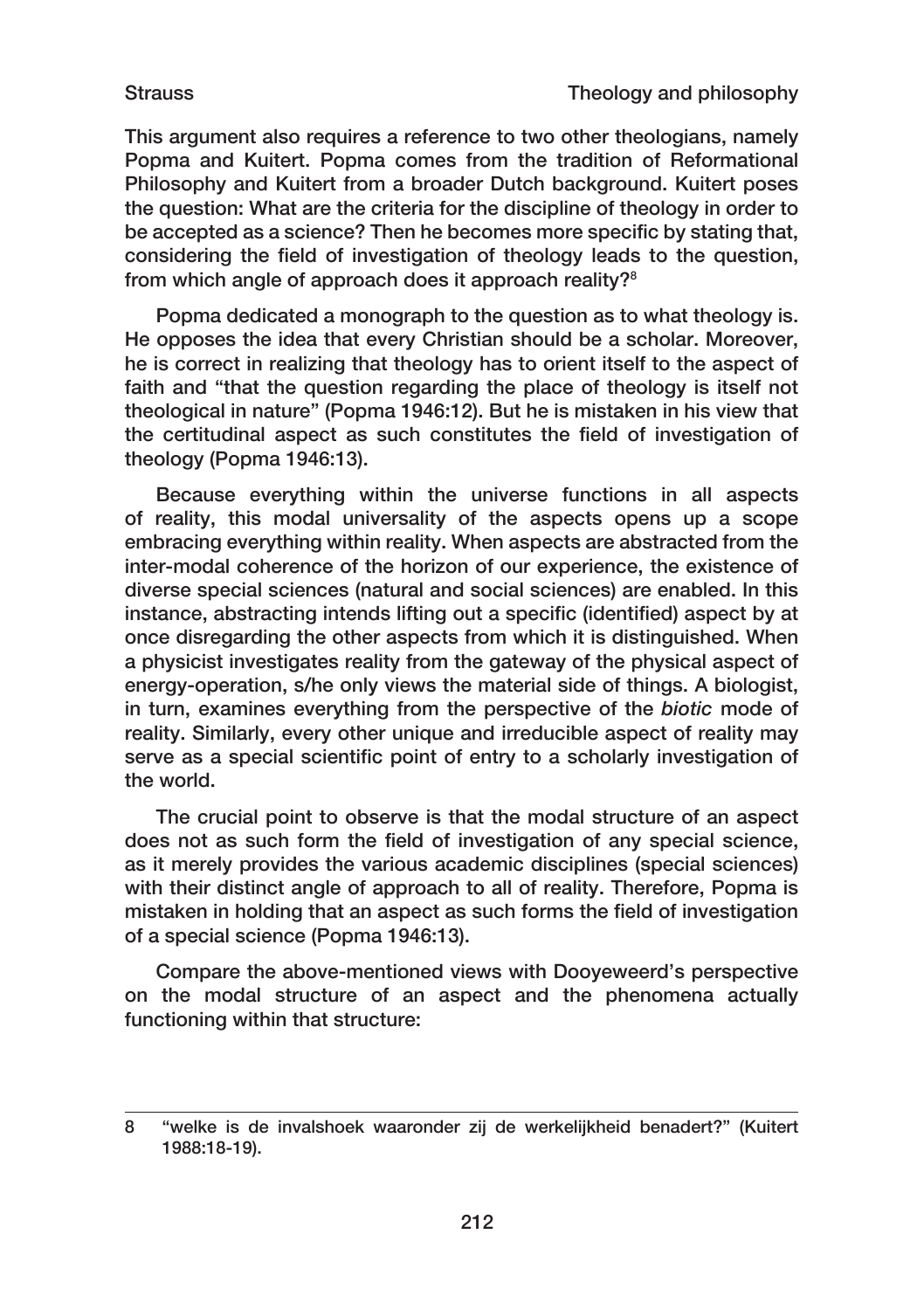Every scientific discipline does this when it seeks to investigate empirical reality from a specific point of view. But in this investigation it does not focus its theoretical attention upon the modal structure of such an aspect itself; rather, it focuses on the coherence of the actual phenomena which function within that structure. Where they are grasped only in certain specific, abstract aspects, these phenomena no longer come into view in their integral reality but only in terms of specific modal functions (Dooyeweerd 2014:11).

Once the special scientific nature of theology is acknowledged, as argued earlier, without "dividing" reality, it follows that one must always bear in mind that there is a difference between the task of *defining* theology and who is *doing* theology. When a special scientist identifies a modal aspect as its point of entry (to the *whole* of reality!), s/he must distinguish it from other modal points of entry, which require a totality view of reality. One may compare a special science, viewing reality through the gateway of a specific modal aspect, with a person wearing glasses. The special scientist is looking *through* the glasses, not *at* them. The optometrist takes a step back by looking *at* these glasses. Likewise, within the domain of philosophy of science, philosophy acts as the optometrist, looking at the glasses.

Unfortunately, Milbank has not mastered these basic distinctions in Dooyeweerd's thought.

### 9. MILBANK REJECTS AN "AHISTORICIST AND STATIC DIVISION OF HUMAN LIFE INTO DISTINCT 'SPHERES'"

Without showing that he is familiar with Dooyeweerd's theory of modal aspects, Milbank rejects the idea of distinct "spheres":

RO [*Radical Orthodoxy*] would not subscribe to the rather ahistoricist and static division of human life into distinct 'spheres'. For RO, they are more shifting and contingent, and the question of their validity and their boundaries is more uncertain (Milbank 2004:13).

This remark requires a reference both to an article entitled "The best known but least understood part of Dooyeweerd's philosophy" (see Strauss 2006) and to the nature of, and criteria for the recognition of a modal aspect (see Strauss 2009:77‑79, where 10 criteria are stipulated).

Milbank's remark that "RO would not subscribe to the rather ahistoricist and static division of human life into distinct 'spheres'" raises several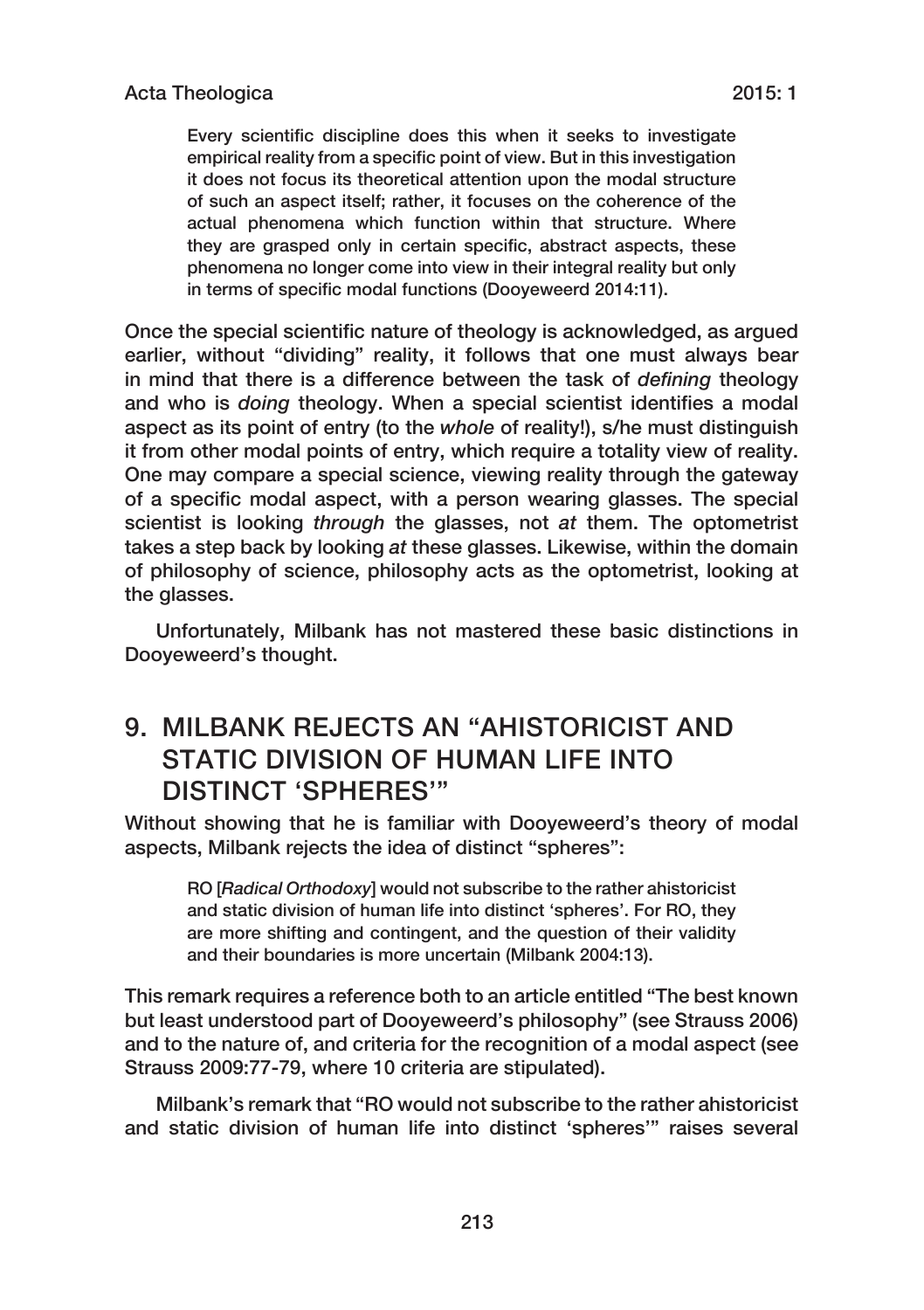questions. First, the term "ahistoricist" is misplaced – Milbank should have said *a-historical*. Secondly, the suggestion that modal aspects "divide" human life in distinctive *spheres* merely shows that Milbank does not comprehend the meaning of a *modal aspect*. Dooyeweerd understands reality (including human life) by distinguishing between *modes* in which everything (including a human being) functions, on the one hand, and the concrete many‑sided entitary structure of concrete things and events (to which the complex bodily existence of the human being belongs), on the other. Modal aspects concern the *how*, not the concrete *what*. Every aspect is, therefore, a *modus quo*, a *way of existence*, indicating that as *modes of existence* the various aspects do not "divide" anything. The notion of modal aspects merely underscores the *many‑sidedness* of human life by identifying and distinguishing the multiple modes in which human beings (and everything else within the universe) function.

Viewed from their legal side, modal laws co‑condition the existence of whatever there is, since they hold for all classes or types of entities. Modal laws, therefore, display an *unspecified* universality. By contrast, type laws hold only for a *limited* class of entities. Modal physical laws, such as the law of energy-constancy, non-decreasing entropy or gravity, hold for all material entities and processes. Conversely, the law for being an atom (or a human being) solely holds for the limited class of atoms (or human beings). Type laws, therefore, display a *specified universality*. The type law for being an atom (or a human being) applies universally to all atoms (or human beings), but since not everything in the universe is an atom (or a human being), the implied universality is *limited*, *restricted* or *specified* merely to atoms or human beings only, since not *everything* is an atom or a human being.

For example, owing to the modal universality of all the modal aspects, human beings also function within the numerical aspect of reality – explaining why all human beings have *quantitative* properties: every single (*one*) person is related to *many* others. Likewise, every person functions within the spatial aspect – just consider the *size* and *shape* of human beings or the space they occupy. In addition, human beings function in the kinematic aspect of uniform motion, within the physical aspect of energy‑operation, the biotic aspect of organic life, the sensitive mode, the logical‑analytical aspect (being capable of identification and distinguishing), the cultural-historical aspect (formative control), the sign mode (verbal and non‑verbal language), the social aspect, the economic mode, the aesthetic, as well as the jural, moral and certitudinal aspects.

Clearly, identifying the arithmetical aspect by distinguishing it from the other aspects of reality does not "divide" "human life" in any way – it solely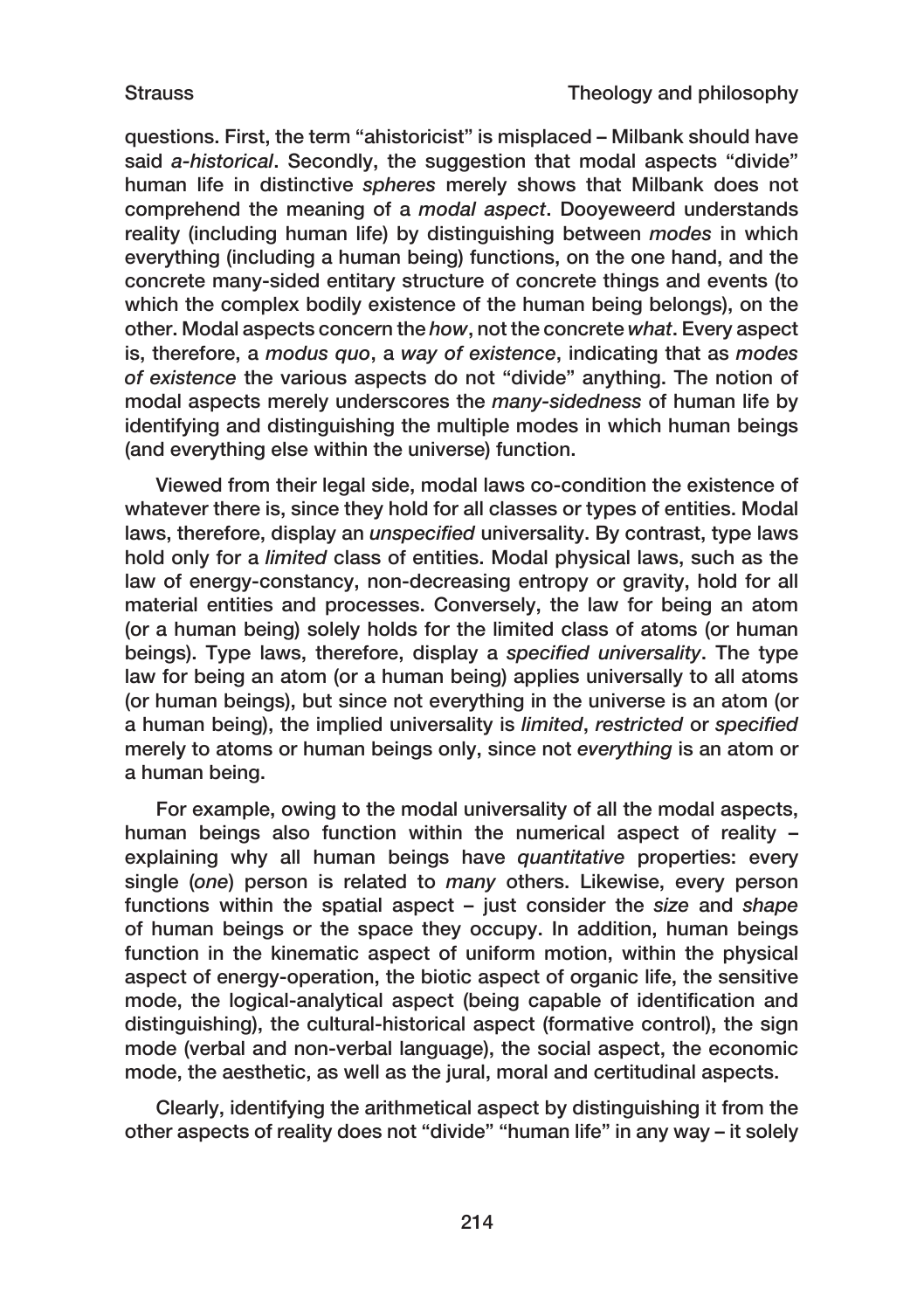focuses on an irreducible dimension of human existence and experience, namely the dimension of *modal aspects*. All the aspects of reality form the constant framework within which we experience and know the world.

## 10. ARE LAW‑SPHERES A‑HISTORICAL?

Milbank's objection that the notion of modal law spheres reflects something *a‑historical* and *static* reveals another shortcoming in his approach, namely the absence of a meaningful account of the relationship between *constancy* and *change*. In this instance, the basic distinctions flowing from a non-reductionist ontology are required. An integral part of such an ontology is found in Dooyeweerd's theory of modal aspects. It opens up the way to investigate within which aspect of reality certain terms "reside", have their "modal seat" or unique meaning. That the numerical aspect concerns discrete quantity, i.e. our awareness of the one and the many, entails that these terms have their modal seat within the *arithmetical* aspect. Similarly, the phrase *continuous dimensional extension* (entailing infinite divisibility, connectedness, coherence and, therefore, also the whole-parts relation) reflects the core meaning of the aspect of space. The term *constancy* captures the *kinematic* meaning of *uniform rectilinear movement*. The term *change*, in turn, in its original modal sense, reflects the core meaning of *energy‑operation* found within the physical aspect. When energy operates, changes occur, showing that energy-operation entails the cause‑effect relation (causality). Moreover, *change* can only be detected on the basis of *persistence* or *constancy*.

Plato already discovered this insight, but gave a misdirected account thereof in terms of his speculative conception of a supra-sensory realm of eternal static ontic forms. He was confronted with the Heraclitean view that everything changes and he realized that, if this is true, nothing could be grasped in knowledge, because the moment something is known, it has already changed into something else (not yet known). For this reason, Plato postulates something *enduring*, something *constant*, which he designated as the essential being (*auto to eidos*) of things. He struggles with this issue already in his dialogue *Cratylus* (439 c‑440) and then elaborates on his view in *Phaedo*, particularly in connection with the distinction between body and soul. The soul "exhibits the greatest similarity to the divine, immortal, conceivable, simple, indissoluble, constant and 'self‑identical'" (*Phaedo* 79d), whereas "the body bears the greatest similarity to the human, mortal, multifarious, non-conceivable, dissoluble and never-constant" (*Phaedo* 80b: 1‑6).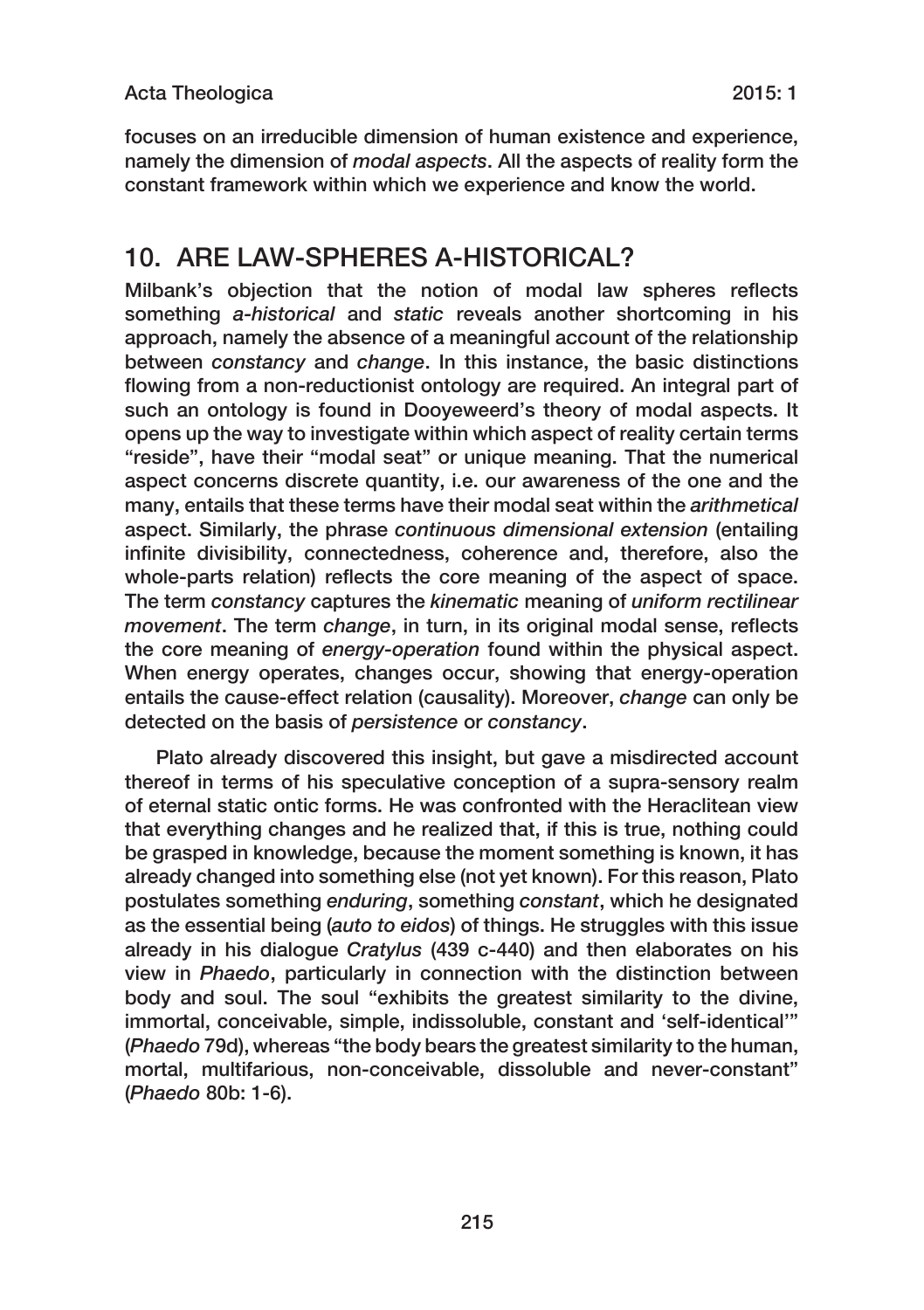The term "static" has its original modal seat in the spatial aspect which is determined by the time order of static simultaneity, because all the parts of every factually extended spatial figure (line, triangle, cube) must be present *at once*, *simultaneously*. Space presupposes number, because within space there are multiple dimensions (a line represents *one*‑dimensional extension, a surface *two*‑dimensional extension, and so on). The natural numbers 1, 2, and so on are, therefore, analogically reflected within the spatial aspect. Motion, in turn, presupposes a path (space) and speed (expressible in a number), while *dynamic changes* presuppose the three aspects that are foundational to the physical aspect within the order of aspects. All the other aspects reflect the kinematic and physical aspects within their own modal structure. For example, textbooks on sociology frequently contain sections on *social constancy* and *social change*. Within the discipline of law, a revolution (a radical change) only takes full effect when it is followed by a *constant* jurisprudence.

## 11. THE PROBLEM OF RELATIVITY: AVOIDING THE PITFALL OF RELATIVISM

When theologians and philosophers struggle with the problem of relativity, they easily forget that every emphasis on *change* is always accompanied by an underlying element of *constancy*. Consider the well-known statement: things are *constantly changing* (equivalent to the phrase that things are *always changing* and the reference to the *ever‑changing* state of things). De Saussure wrestled with the problem that "we can speak of both the immutability and the mutability of the sign" (De Saussure 1966:74). Yet he did arrive at a formulation in which the foundational role of the kinematic aspect in respect of the physical aspect surfaces:

In the last analysis, the two facts are interdependent: the sign is exposed to alteration because it perpetuates itself. What predominates in all change is the persistence of the old substance; disregard for the past is only relative. That is why the principle of change is based on the principle of continuity (De Saussure 1966:74).

Traditionally, the substance concept incorporated the intimate connection between constancy and change. In the second edition of his *Critique of pure reason*, Kant states: "amidst all changes within the world substance persists, only its properties change" (Kant 1787:227). Similar to what De Saussure holds already Kant acknowledged the *law of the continuity of all change* ("das Gesetz der Kontinuität aller Veränderung" [Kant 1787:254]).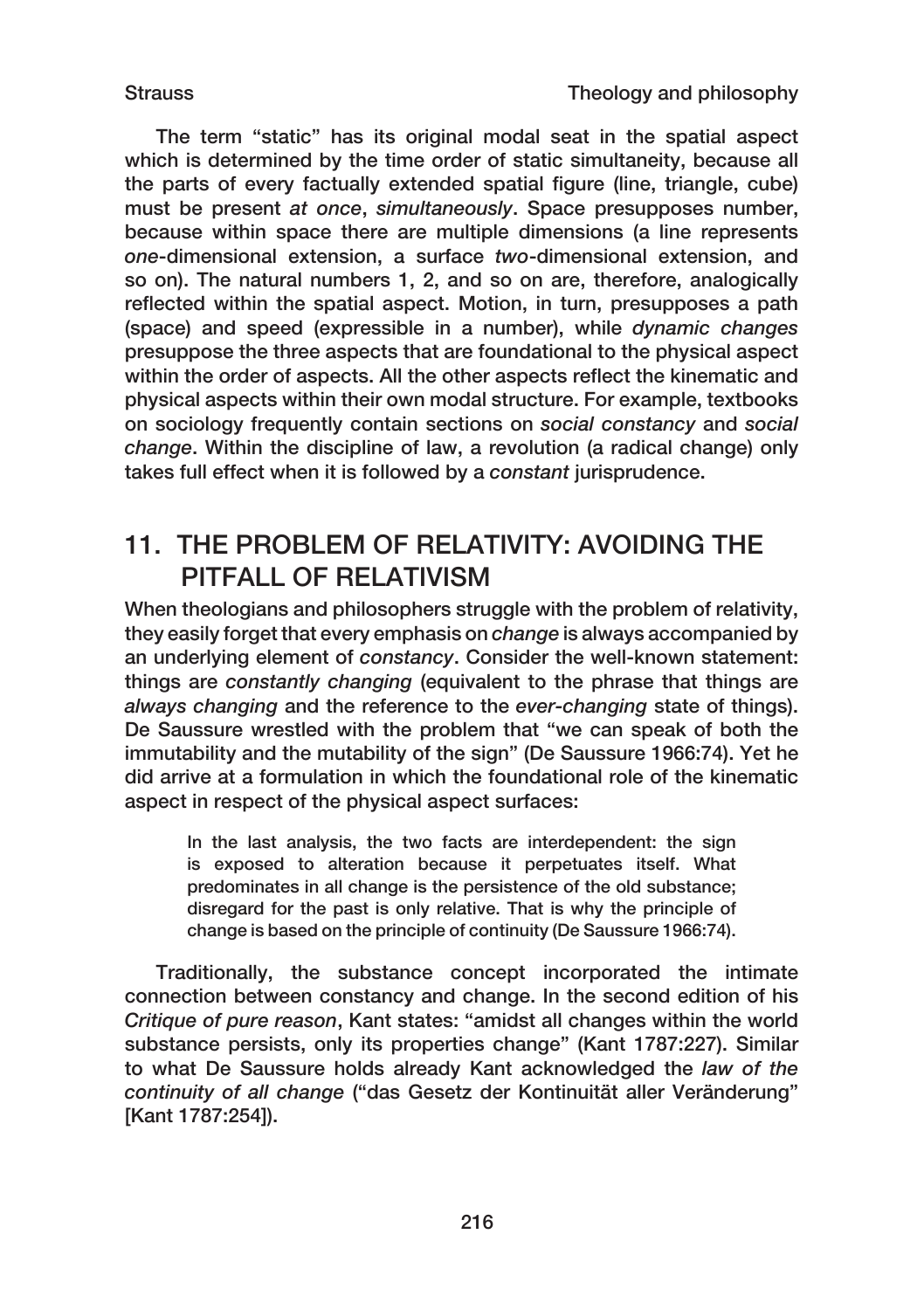#### Acta Theologica 2015: 1

However, when historicism emphasizes change at the cost of constancy, it generates an antinomy, which is clear in the following contradictory implications. If everything *is* history (historical change), then there is nothing left that can *have* a history. Only what itself *is* not history can *have* a history. The only option left to the idea of "everything is history" is the equally problematic and self-contradictory construction of "a history of history".

The objection raised by Milbank against the idea of law spheres also claims that this idea entails a

static division of human life into distinct 'spheres'. For RO, they are more shifting and contingent, and the question of their validity and their boundaries is more uncertain (Milbank 2004:13).

As pointed out earlier, the modal spheres do not *divide* reality in any way, since they form an *ontic condition* for the functioning of (natural and social) entities. Their ontic universality provides the constant (not *static*) framework necessary for those specific kinds of entities subject to their peculiar type laws. Since the meaning of modal aspects may be deepened or disclosed, they are not *static*. For example, when the primitive meaning of number, manifest in the order of numerical succession, i.e., one, another one, yet another and so on indefinitely, endlessly, is deepened by the meaning of space where the whole-parts relation is original, then we may exceed the primitive meaning of infinity (as endlessness) by introducing the deepened idea of infinite totalities, that is, the idea of the at once infinite (traditionally designated as the actual infinite).<sup>9</sup> This shows that, although the modal aspects are constant modes of being, their meaning may be deepened or disclosed as they participate in the dynamics of the disclosure process. Within living entities, macromolecular chemical constituents, investigated by organic chemistry, display a deepened, biotically directed functioning, an opened up functioning in principle studied by biochemistry (in practice, biochemistry partially conquered the field of investigation of organic chemistry). When the structure of the logical-analytical mode is opened up, we encounter first, the analytical mastery of a given knowledge-material (field of investigation). The forward‑pointing (anticipatory) coherence between the logical‑analytical aspect and the sign mode may be disclosed in a unique analytical technical language peculiar to a special science. Now the anticipation to the economic aspect could be opened up – in the principle of *thought‑economy*. These examples suffice to illustrate

<sup>9</sup> In this context, I cannot show how the successive infinite became related to eternity as endless duration and how the at once infinite served the idea of eternity as the timeless present.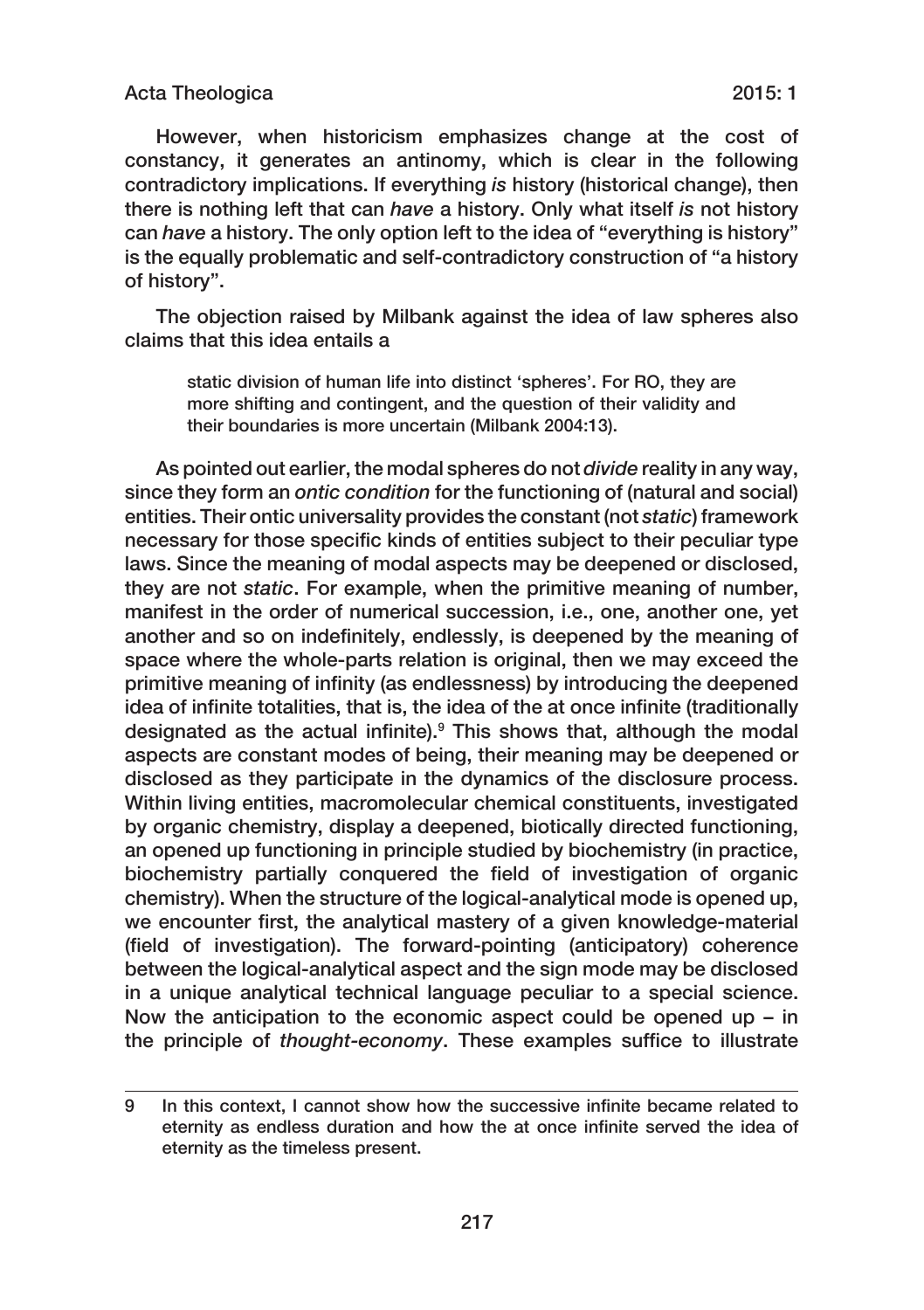the *dynamics* intrinsic to the inter‑modal coherence between the various aspects of reality.

## 12. MODAL ABSTRACTION ENTAILS THAT EVERY SPECIAL SCIENCE HAS A PHILOSOPHICAL FOUNDATION

Modal abstraction, as a distinctive feature of scholarly thinking, involves the lifting out (identification) of an aspect by disregarding the other aspects. To accomplish this, more than one aspect is needed. Yet, by being limited to the perspective of one aspect only, no single science can consider more than one aspect in a purely special scientific way. Moreover, if reality did not display many aspects, modal analysis would have been impossible. One can only identify an aspect by simultaneously distinguishing it from other aspects.

The upshot of these considerations is that modal abstraction implies that all the academic disciplines that observe reality in its totality from the perspective of one or another modal aspect always operate on the basis of a philosophical orientation. This amounts to the fact that theoretical thinking requires an idea of the *cohering diversity of aspects* (and entities) within reality. This entails the necessity and inevitability of a theoretical total view of the universe. But, since a special science is delimited by the angle of approach of one modal aspect only, it stands to reason that such a totality view of reality exceeds every special science, even though concrete reality in its fullness features within the purview of a special science. A special science is not restricted merely to a "part sliced off from reality", because every academic discipline observes the entire universe, albeit from a modally distinct perspective.

Since God transcends creation, it is not meaningful to advance the idea that God is the "study‑object" of theology. Therefore, Ouweneel is justified in his acknowledgement of the certitudinal or pistical point of view explored by theology: "I have argued extensively that theology is the special science that investigates empirical reality from the pistical viewpoint" (Ouweneel 2014:107; see also page 44 and Chapter 3).

Interestingly, Milbank (2004:14) does not hesitate to speak of the "economic realm". Of course, the way in which we account for the various modal aspects of reality is subject to continuous reconsideration, but alterations in our understanding do not imply that the given modal aspects of reality in an ontic sense are not *constant*. The connections between various aspects are equally striking, even though the (retrocipatory and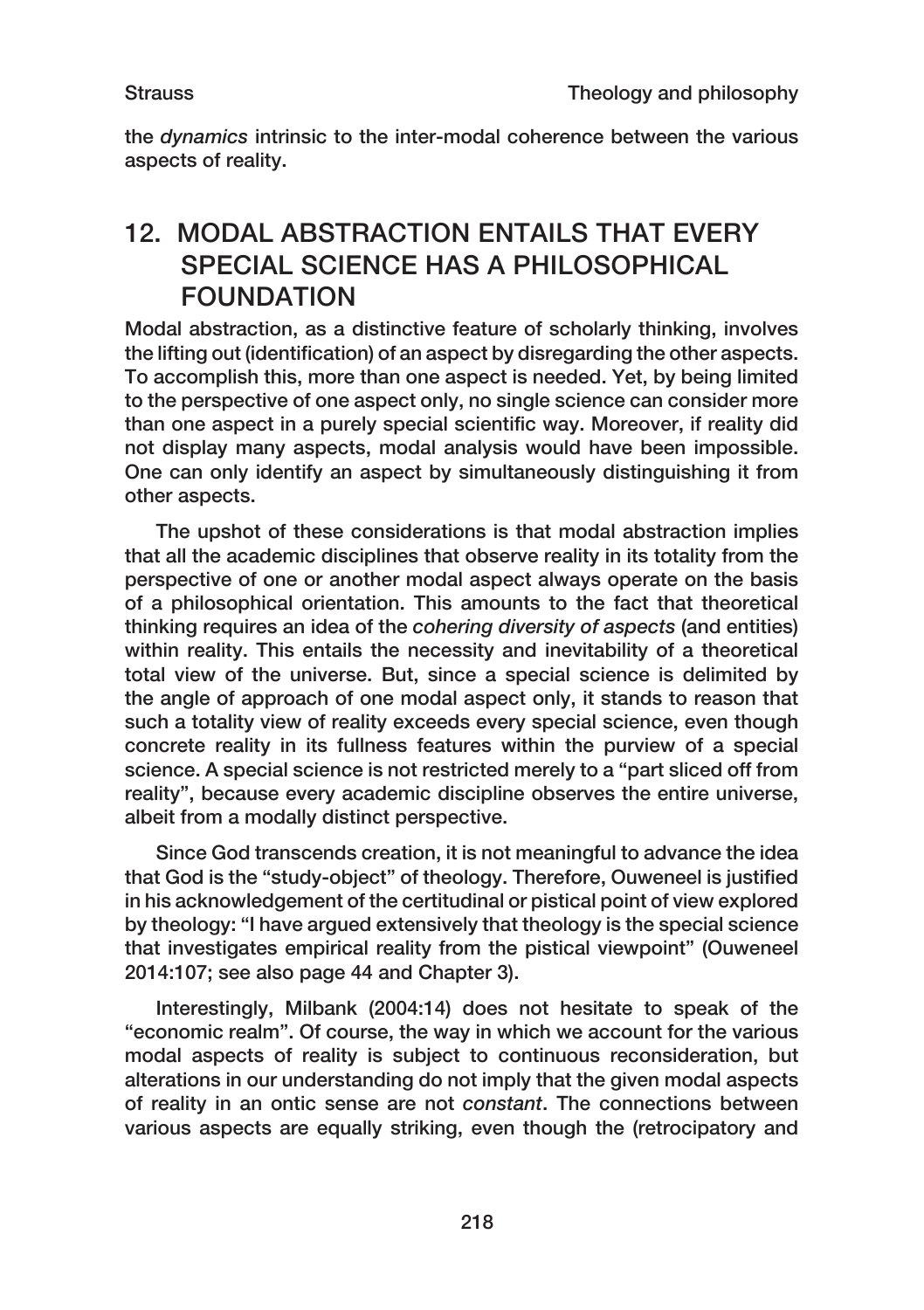anticipatory) analogies between them may be accounted for in different ways. Consider how Derrida articulates the coherence between the economic aspect and the faith aspect of reality, despite the fact that he does not know the theory of modal aspects. He emphasizes that "faith is absolutely universal" (Derrida 1997:22). When he elaborates on his claim, by referring to credit as *economic trust*, he not only distinguishes between the economic sphere and the certitudinal sphere (faith), but also clearly states that the faith entailed in *economic trust*

should not be reduced or defined by religion as such. (..) There is no society without faith, without trust in the other. Even if I abuse this, if I lie or if I commit perjury, if I am violent because of this faith, even on the economic level, there is no society without this faith, this minimal act of faith. What one calls credit in capitalism, in economics, has to do with faith, and the economists know that. But this faith is not and should not be reduced or defined by religion as such (Derrida 1997:23).

To summarize: Derrida discerns the undeniable state of affairs that on the "economic level" of a society *credit* embodies *economic trust*. Obviously, his own peculiar interpretation of this state of affairs differs from the way in which I interpret it within the context of the theory of modal aspects.

In societies where the meaning of economic life is not yet opened up through anticipatory analogies, no e*conomic trust*, in the sense of credit, is found. Such societies are rather oriented to an *exchange economy*. Similarly, the meaning of the jural aspect is not yet disclosed in the practice of a *tooth for a tooth* and an *eye for an eye* (*lex talionis*), for only when the jural aspect is deepened by the ethical and fiduciary aspects do we find within legal systems legal ethical principles, or principles of jural morality, such as the principle of *fault*, in both its forms, *intent* and *negligence* (*dolus* and *culpa*), *equity*, and *bona fides*.

Likewise, the meaning of the faith aspect also entails retrocipatory analogies, such as certitudinal integrity (moral retrocipation), certitudinal fairness (jural analogy), certitudinal harmony (aesthetic analogy), and certitudinal identification and distinguishing (logical‑analytical retrocipation). The latter analogy reveals that faith entails an element of reflection, a point made by Milbank in an earlier quote:

For Catholic tradition, every Christian is a theologian, because faith is always *somewhat* reflective, albeit in the mode of symbol, ritual, and narrative (Milbank 2004:14).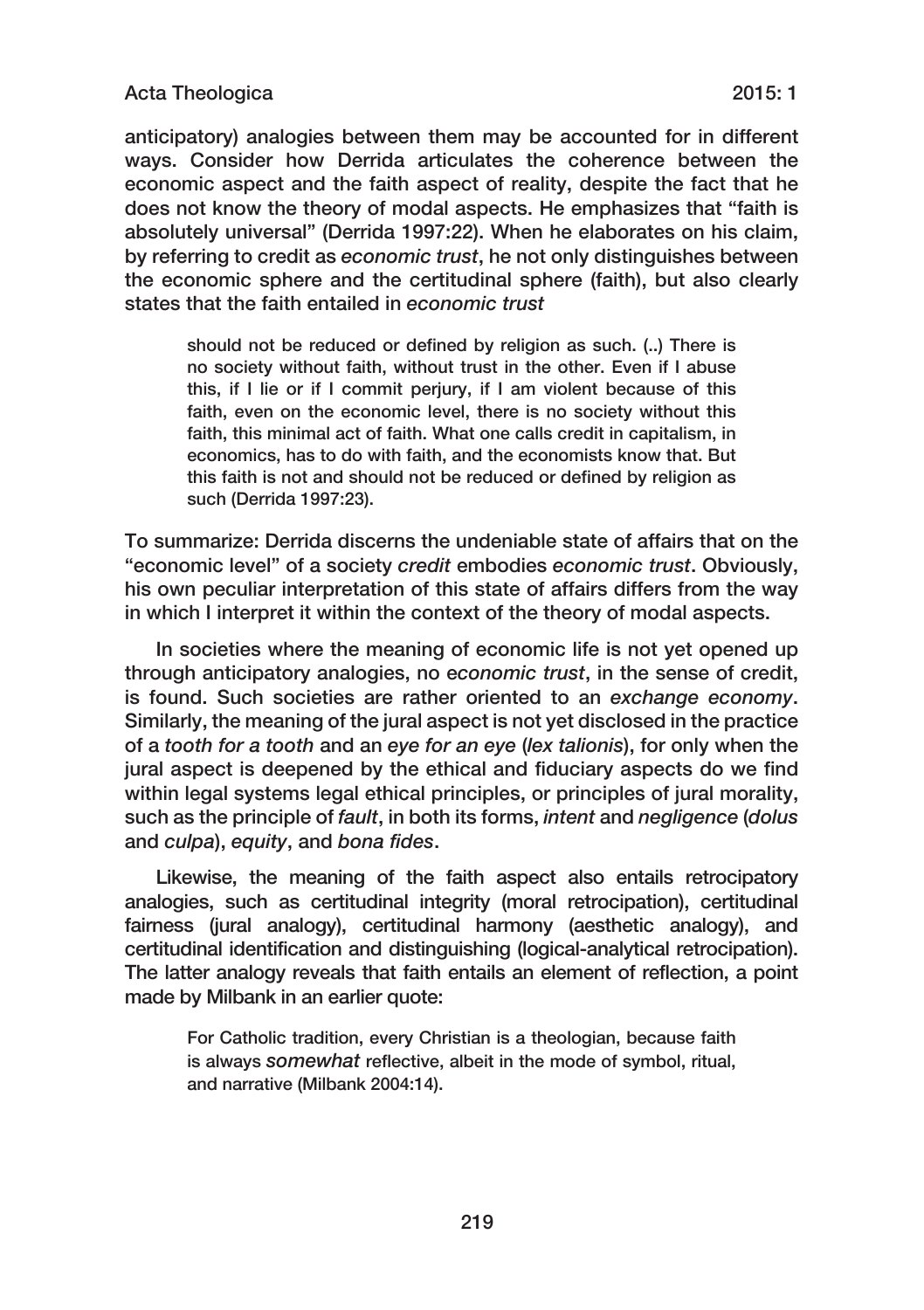Having transformed every Christian into a theologian, it is a matter of consistency to defend the view that any Christian contribution to something like economics has to be *theological* in nature: "... the Christian contribution to, say, economics, is always a theological contribution" (Milbank 2004:14).

## 13. CONCLUDING REMARK

Within the approach of *Radical Orthodoxy*, philosophy and theology both share a concern for being *qua* being. According to this view, "all merely natural enquiries" are assigned to philosophy, although theology also investigates *esse* (being) as such. However, the focus of theology is on "the ground of all beings", and, in particular, how all beings stand "in relation to this ground and source". The difference between theology and philosophy is, therefore, that the former observes being in relation to God. By contrast, *Reformational Philosophy* has shown that reality as a whole falls within the scope of every special science, albeit the case that every special science has a distinct angle of approach. From the perspective of modal abstraction, a special science does not "divide" reality into segmented parts, because the various aspects of reality merely serve as "spectacles" through which reality is viewed and investigated. An analysis of the structure of the aspects themselves belongs to philosophy and the latter also has the task both to give an account of the foundations of the various special sciences and to investigate the question as to what a special science is – in this case what theology is. Philosophy and theology ought to proceed from the same *root‑commitment* (the biblical basic motive of creation, fall and redemption), for both a Christian philosophy and a Christian theology to be possible at all. However, the theoretical view of reality underlying all scholarly endeavours still remains *philosophical* in nature.

## BIBLIOGRAPHY

Berger, P.L.

1982. *Invitation to sociology, a humanistic perspective*. Harmondsworth: Penguin Books.

Coleto, R.

2011. Science and non‑science: The search for a demarcation criterion in the 20th century. *Journal for Christian Scholarship* 47(1):63‑79.

Derrida, J.

1997. *Deconstruction in a nutshell, a conversatin with Derrida*. Edited with a commentary by J.D. Caputo (The Villanova Roundtable). New York: Fordham University Press.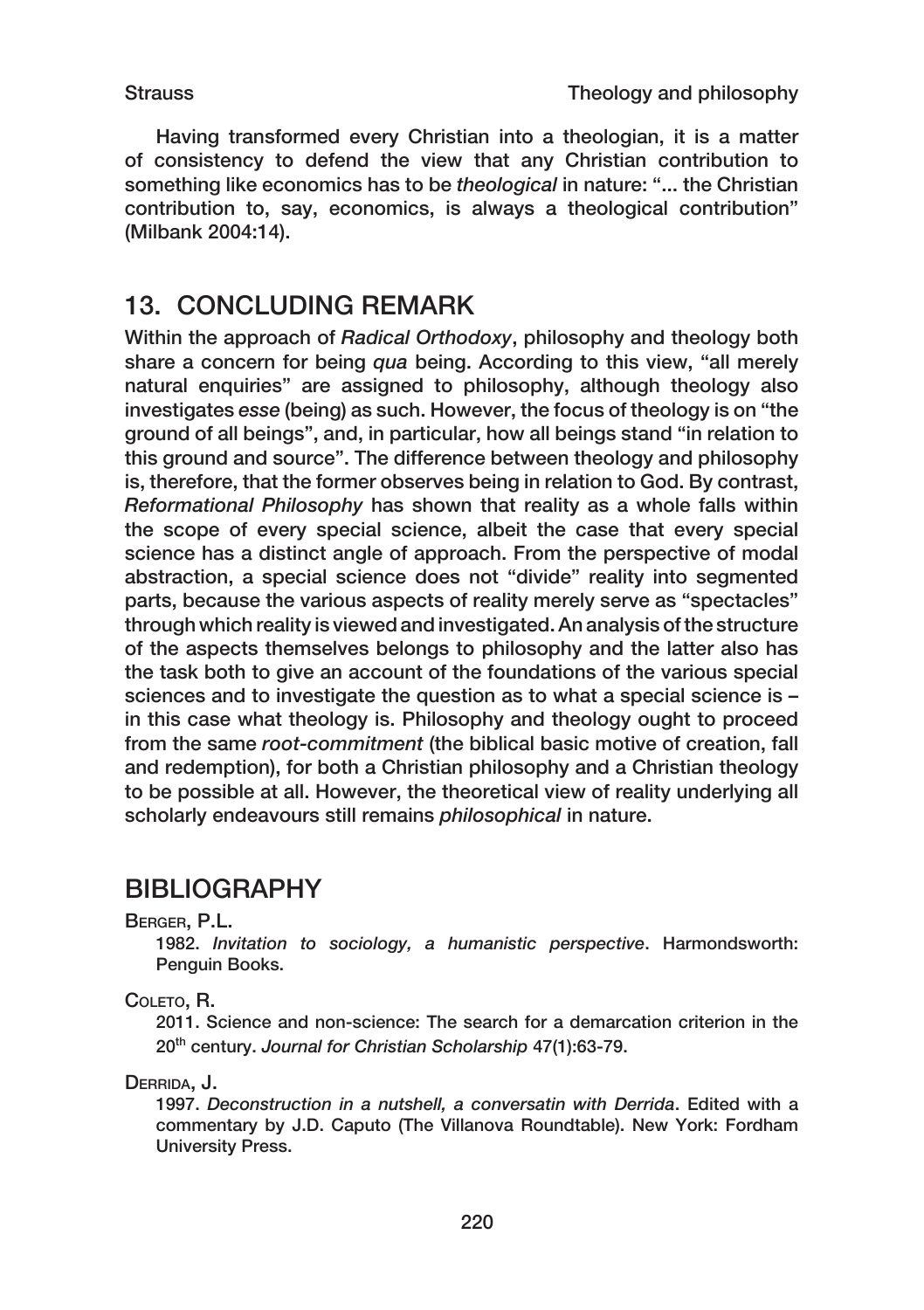#### De Saussure, F.

1966. *Course in general linguistics*. C. Bally & A. Sechehaye (eds.). London: McGraw‑Hill.

#### Dooyeweerd, H.

2012a. *In the twilight of Western thought. Studies in the pretended autonomy of philosophical thought. Collected Works of Herman Dooyeweerd, Series B, Volume 4*. Grand Rapids, MI: Paideia Press.

2012b. *Reformation and scholasticism in philosophy, Vol. I, Collected Works of Herman Dooyeweerd, A Series, Volume 5*. General Editor D.F.M. Strauss. Grand Rapids, MI: Paideia Press.

2014. *Christian philosophy and the meaning of history*. Grand Rapids, MI: Paideia Press.

#### HAMILTON, E. & HUNTINGTON, C. (EDS.)

1973. *The collected dialogues of Plato, including the Letters*. Princeton, NJ: Princeton University Press.

#### Kant, I.

[1787] 1956. *Kritik der reinen Vernunft* (2nd ed.). Hamburg: Felix Meiner.

#### Kuitert, H.M.

1988. *Filosofie van de theologie*. Leiden: Marthinus Nijhof.

#### Kuyper, A.

1898. *Encyclopedia of sacred theology*. Transl. from the Dutch by Rev. J.H. de Vries (M.A.). With an introduction by Prof. B.B. Warfield (D.D. LLD) of Princeton Theological Seminary. New York: Charles Scribner's Sons. [The translator remarks: "The volume here presented contains the first fifty-three pages of Vol. I. of the original, and Vol. II. entire."]

#### Milbank, J.

2003. *Being reconciled, ontology and pardon (Radical Orthodoxy)*. London: Routledge.

2004. Foreword. In: J.K.A. Smith, *Introducing radical orthodoxy, mapping a post‑secular theology* (Grand Rapids, MI: Baker Academic), pp. 11‑20.

2006a. Theology and social theory. Beyond secular reason. Oxford: Blackwell.

2006b. The theological critique of philosophy in Hamann and Jacobi. In: J. Milbank, C. Pickstock & G. Ward (eds.), *Radical orthodoxy* (New York: Routledge), pp. 21‑37.

#### Ouweneel, W.J.

2014. *What then is theology*? Grand Rapids, MI: Paideia Press.

#### Popma, K.J.

1946. *De plaats der theologie*. Franeker: T. Wever.